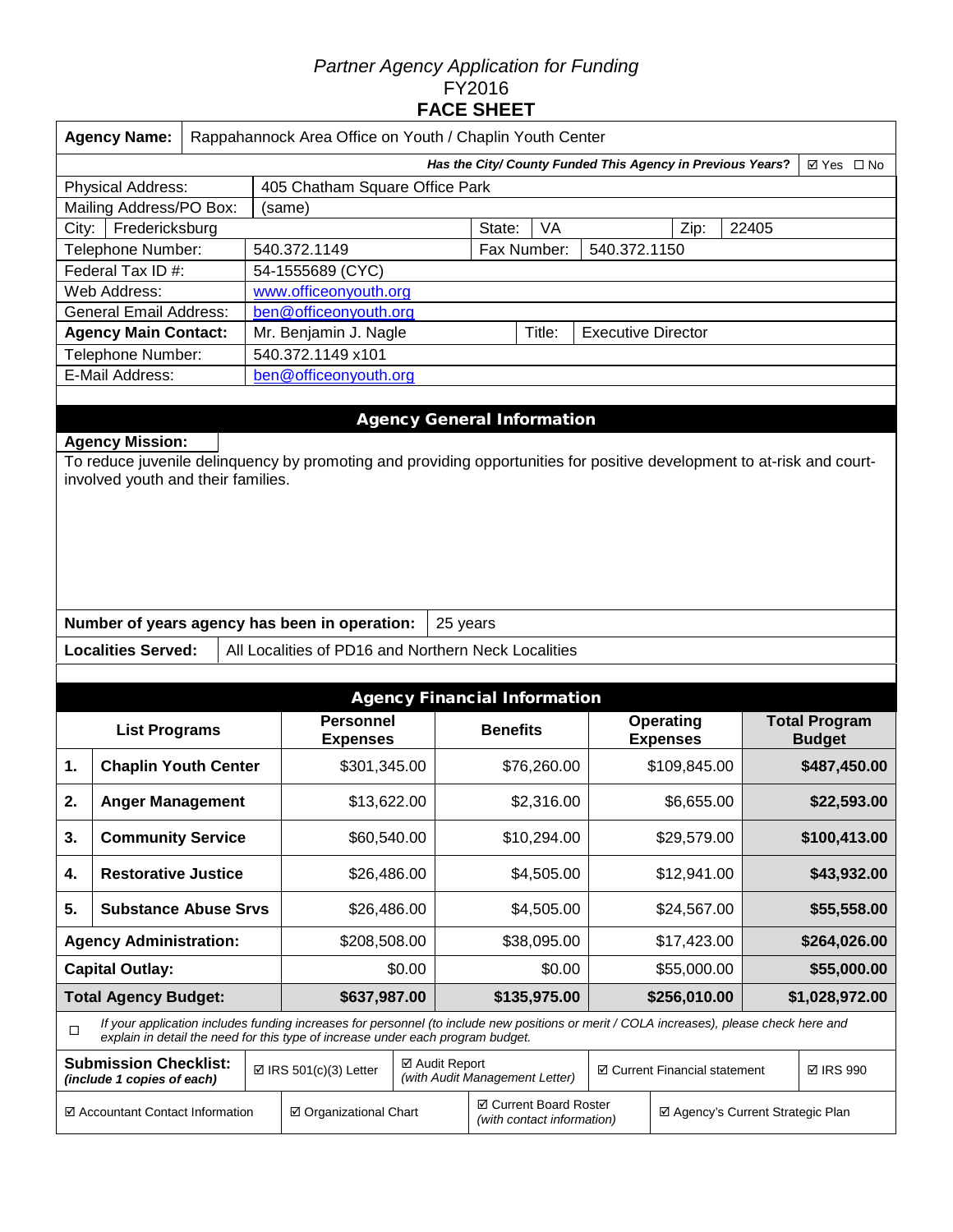RAOOY / CYC

### **Agency Administrative Expenses:**

**In the box below, provide an overview of the administrative costs detailed on the face sheet for the agency as a whole. Please provide justification for and specific amounts of administrative costs that are defrayed by locality funds. If your agency is requesting an increase or decrease in administrative funding, please describe, in detail, the reasons for these changes. (The description should not exceed 15 lines of text.)**

As of September 2014, the Chaplin Youth Center and the Rappahannock Area Office on Youth became a single, combined agency, under a newly formed commission (Rappahannock Area Youth Services & Group Home Commission). The new commission includes seats for only the City, Spotsylvania, and Stafford. King George and Caroline are served by the Commission but are not sitting members on the commission. Therefore, only the three localities are responsible for Administrative Costs under the new agreement. This merger is still in its infancy and it has made it very difficult to prepare a combined application and supplemental documents. However, I believe this is the best set of estimates that we have to work from in preparing a budget submission. Costs are based on agreements that are pending. Should any of these potential agreements turn out to be of higher cost, we may need to seek supplemental funding from the three main localities of the Commission. Administrative costs for the combined RAOOY/CYC are calculated by combining the salaries and benefits of the Administrative employees and 10% of all agency operating costs. For this year, that amount totals \$264,026. This amount is then divided among the three localities by utilizing the percent of juvenile intakes for the previous fiscal year (in this case, ending FY14). As such, each locality is responsible for providing the following:

| City of Fredericksburg | 309 Intakes   | $(11.90\%)$ | \$31,427.00  |
|------------------------|---------------|-------------|--------------|
| Spotsylvania County    | 1.052 Intakes | $(40.52\%)$ | \$106,994.00 |
| <b>Stafford County</b> | 1,235 Intakes | (47.57%)    | \$125,605.00 |

Note: This is a \$2,323.00 savings over the current fiscal year request (overall); however, costs have been redistributed based on intakes for this past year (decrease in City/Stafford, increase in Spotsy, by percent).

### **Capital Outlay:**

**In the box below, provide an overview of the capital expenses detailed on the face sheet for the agency as a whole. Please provide justification for and specific amounts of capital costs that are defrayed by locality funds. (The description should not exceed 10 lines of text.)**

No true 'capital projects' are being requested. The funding listed under 'Capital' is being requested to offset the increase in rent / lease costs anticipated by the Office on Youth. The current property being leased for the Office on Youth is being sold and we must either move or sign a full market lease. The anticipated increase is \$55,000. This being distributed by the three year rolling average utilization for the three primary service localities.

| City of Fredericksburg | (6.76%)     | \$3.719.00  |
|------------------------|-------------|-------------|
| Spotsylvania County    | $(48.66\%)$ | \$26,765.00 |
| <b>Stafford County</b> | $(44.58\%)$ | \$24,516.00 |

#### **Personnel Expenses (General):**

**In the box below, provide an overview of any increases or decreases in general personnel expenses for the agency. This would include any planned or projected merit or COLA increases, or new positions being requested. Also include a description of any changes to agency benefits structure or cost. (The description should not exceed 10 lines of text.)**

With the merger of agencies, we are beginning the process of administratively combining two separate pay scales and position classifications. As we combine, positions are being modified. At times, this directly correlates to a change in salary. There are no planned COLA or merit based increases in this budget. One position has been reclassified to administrative from programmatic, but overall this does not increase the request.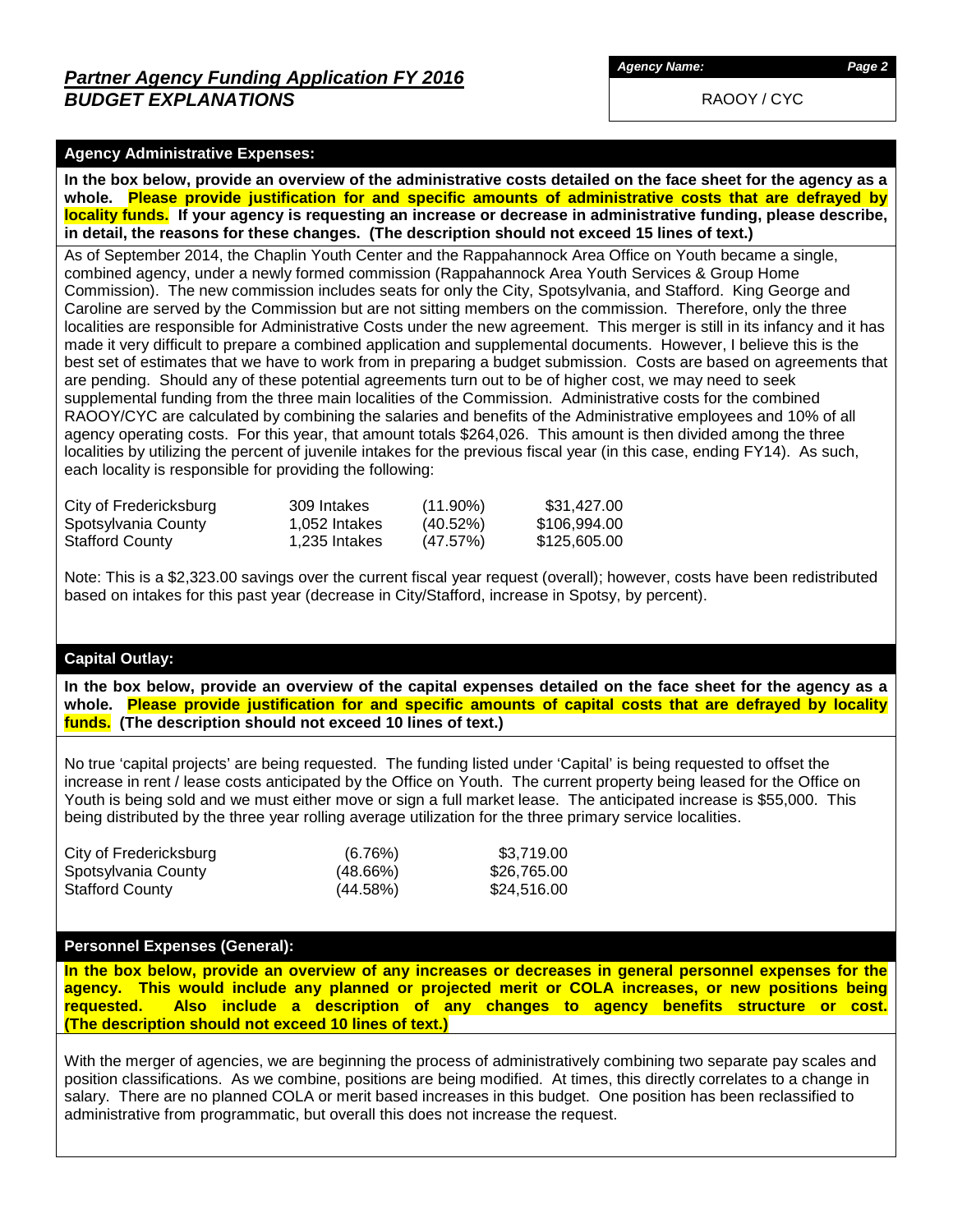# *Partner Agency Funding Application FY 2016 BUDGET EXPLANATIONS*

*Agency Name: Page 3*

RAOOY / CYC

| <b>Budget Information</b>                                                                                                                                                                                      |                    |                                            |                |  |  |  |  |  |  |
|----------------------------------------------------------------------------------------------------------------------------------------------------------------------------------------------------------------|--------------------|--------------------------------------------|----------------|--|--|--|--|--|--|
| Please complete the following chart with the financial information for the agency as a whole. In each area include the<br>budget specifically allocated to your agency from each locality/entity listed below. |                    |                                            |                |  |  |  |  |  |  |
|                                                                                                                                                                                                                | FY2014 Actual      | FY2015 Budgeted<br><b>FY2016 Projected</b> |                |  |  |  |  |  |  |
| Caroline                                                                                                                                                                                                       |                    | \$0.00                                     | \$4,400.00**   |  |  |  |  |  |  |
| Fredericksburg                                                                                                                                                                                                 |                    | \$37,606.00                                | \$41,211.00    |  |  |  |  |  |  |
| <b>King George</b>                                                                                                                                                                                             |                    | \$15,315.00                                | $$12,452.00**$ |  |  |  |  |  |  |
| Spotsylvania                                                                                                                                                                                                   |                    | \$142,290.00                               | \$189,253.00   |  |  |  |  |  |  |
| <b>Stafford</b>                                                                                                                                                                                                |                    | \$214,454.00                               | \$218,612.00   |  |  |  |  |  |  |
| <b>United Way</b>                                                                                                                                                                                              |                    | \$0.00                                     | \$0.00         |  |  |  |  |  |  |
| <b>Grants</b>                                                                                                                                                                                                  |                    | \$0.00                                     | \$0.00         |  |  |  |  |  |  |
| <b>Client Fees</b>                                                                                                                                                                                             |                    | \$14,500.00                                | \$14,500.00    |  |  |  |  |  |  |
| <b>Fundraising</b>                                                                                                                                                                                             |                    | \$0.00                                     | \$0.00         |  |  |  |  |  |  |
| <b>Other</b> (explain below)                                                                                                                                                                                   |                    | \$604,020.00                               | \$548,544.00   |  |  |  |  |  |  |
| <b>Total Agency Budget</b><br>for PD16                                                                                                                                                                         | **NOT COMPARABLE** | \$1,028,185.00                             | \$1,028,972.00 |  |  |  |  |  |  |
|                                                                                                                                                                                                                |                    |                                            |                |  |  |  |  |  |  |

Detail below what is included in the category 'Other':

First, please note that FY2014 Actual has not been included as there is no true comparison of budgets due to the merger and the lack of a full operating budget for Chaplin. The FY2015 Budget is the current operating budget that is comparable to the FY2016 projections.

'Other Revenue' includes the following:

- 1. Virginia Juvenile Community Crime Control Act Funding as follows for both FY15 and FY16:
	- a. Fredericksburg VJCCCA for OOY Services: \$8,000
	- b. Fredericksburg VJCCCA for CYC Case Management: \$20,000
	- c. Fredericksburg VJCCCA for CYC Shelter Care: \$35,000 (Billable per diem)
	- d. King George VJCCCA for OOY Services: \$8,298
	- e. Spotsylvania VJCCCA for OOY Services: \$44,796
	- f. Spotsylvania VJCCCA for CYC Case Management: \$20,000
	- g. Spotsylvania VJCCCA for CYC Shelter Care: \$45,000 (Billable per diem)
	- h. Stafford VJCCCA for OOY Services: \$0.00 (Included in County Allocation \$11,000)
	- i. Stafford VJCCCA for CYC Case Management: \$20,000
	- j. Stafford VJCCCA for CYC Shelter Care: \$50,000 (Billable per diem)

2. Comprehensive Services Act Funding for Group Home Placements at Chaplin Youth Center (Fredericksburg/Spotsylvania/Stafford) – Note: these are estimated funds based on a billable per diem and historical usage.

| a. Fredericksburg CSA Estimate: | \$52,843 (FY15)  | \$45,300 (FY16)  |
|---------------------------------|------------------|------------------|
| b. Spotsylvania CSA Estimate:   | \$138,315 (FY15) | \$134,250 (FY16) |
| c. Stafford CSA Estimate:       | \$153,768 (FY15) | \$109,900 (FY16) |

3. USDA Reimbursements: \$8,000

\*\*For Caroline and King George FY2016 projections are based on FY2014 utilization. These amounts are determined by taking the number of referrals multiplied by the cost per service as these two localities are no longer sitting members of the new Commission. For KG, the VJCCCA allocation has been applied as a credit.

- 1. King George: AM (6 refs x \$650); CSW (17 refs x \$700); RJ (2 ref x \$600); SAS (5 refs x \$750); VJCCCA (\$8,298 credit)
- 2. Caroline: AM (1 ref x \$650); CSW (0 refs); RJ (5 refs x \$600); SAS (1 ref x \$750)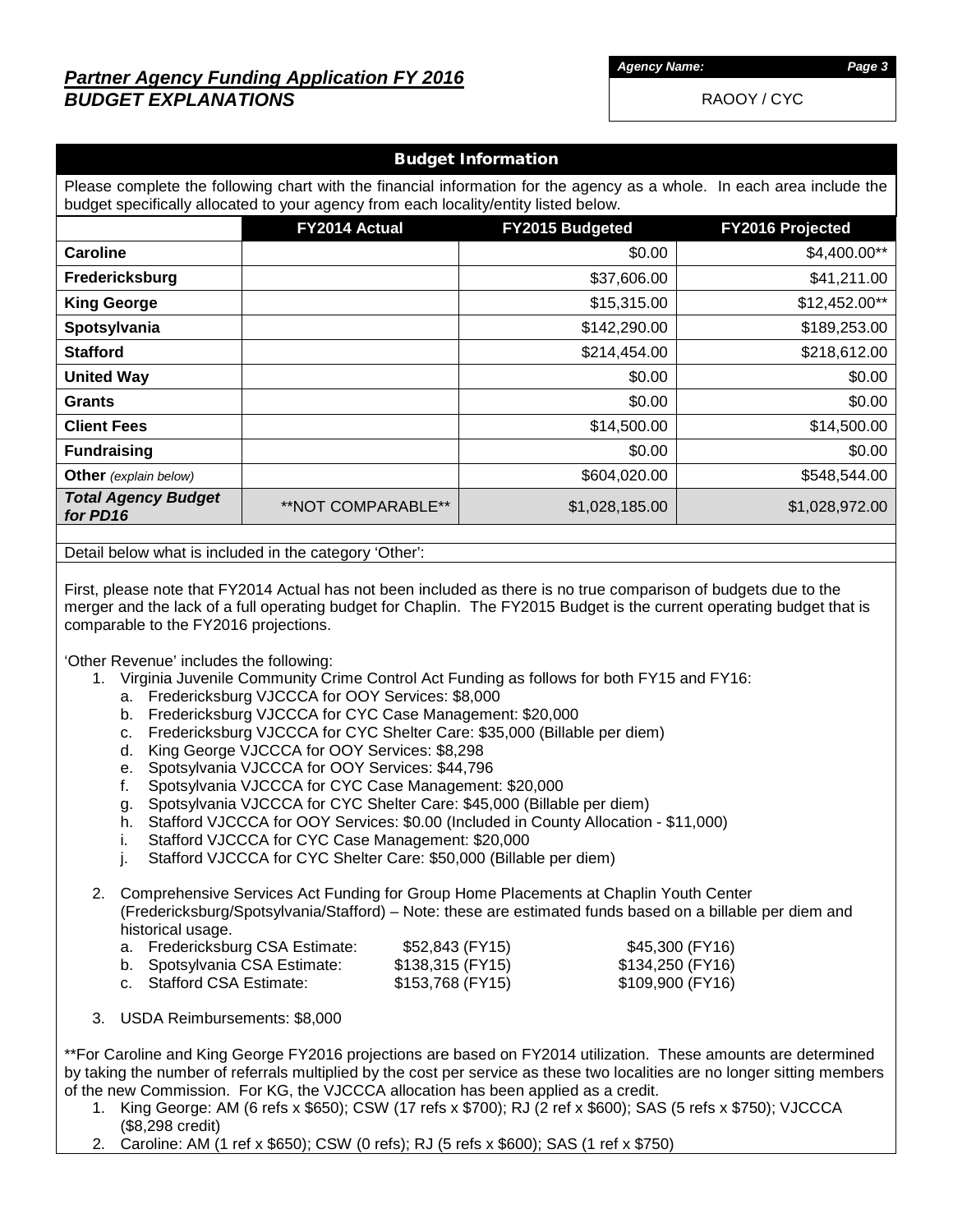# *Partner Agency Funding Application FY 2016 BUDGET EXPLANATIONS*

*Agency Name: Page 4*

RAOOY / CYC

Please detail below any legislative initiatives or issues that may impact the agency for the upcoming year and how you are planning for them. This could include new legislation that may increase or decrease projected funding at any level (Federal/State/Local), or could affect grants or designated funds as they are currently received. If you are aware of "outside" funding sources that will expire or be reduced on a set cycle or date, please note those below and how you are planning for them.

The only legislative issues that impact the Office on Youth and Chaplin are funding decisions that impact state aid to localities. This is the funding stream that ties into VJCCCA. In addition, any restrictions on the use of CSA funds may impact placements at Chaplin funded through CSA. Otherwise, no other legislation impacts the services or programs of OOY/CYC.

Please detail below any identified agency needs or areas of concern that are currently not being addressed in your funding request. This could include training or technical assistance for specific areas, administrative support for a program or service, evaluation of current programs, or consultation for strategic planning, board support, or fundraising.

In general, the Office on Youth works to support other agencies through collaborative efforts or by providing venues for other agencies to collaborate. The Executive Director is the current chair of the Community Collaborative for Youth and Families and sits on several other community committees, workgroups, and boards to further these efforts.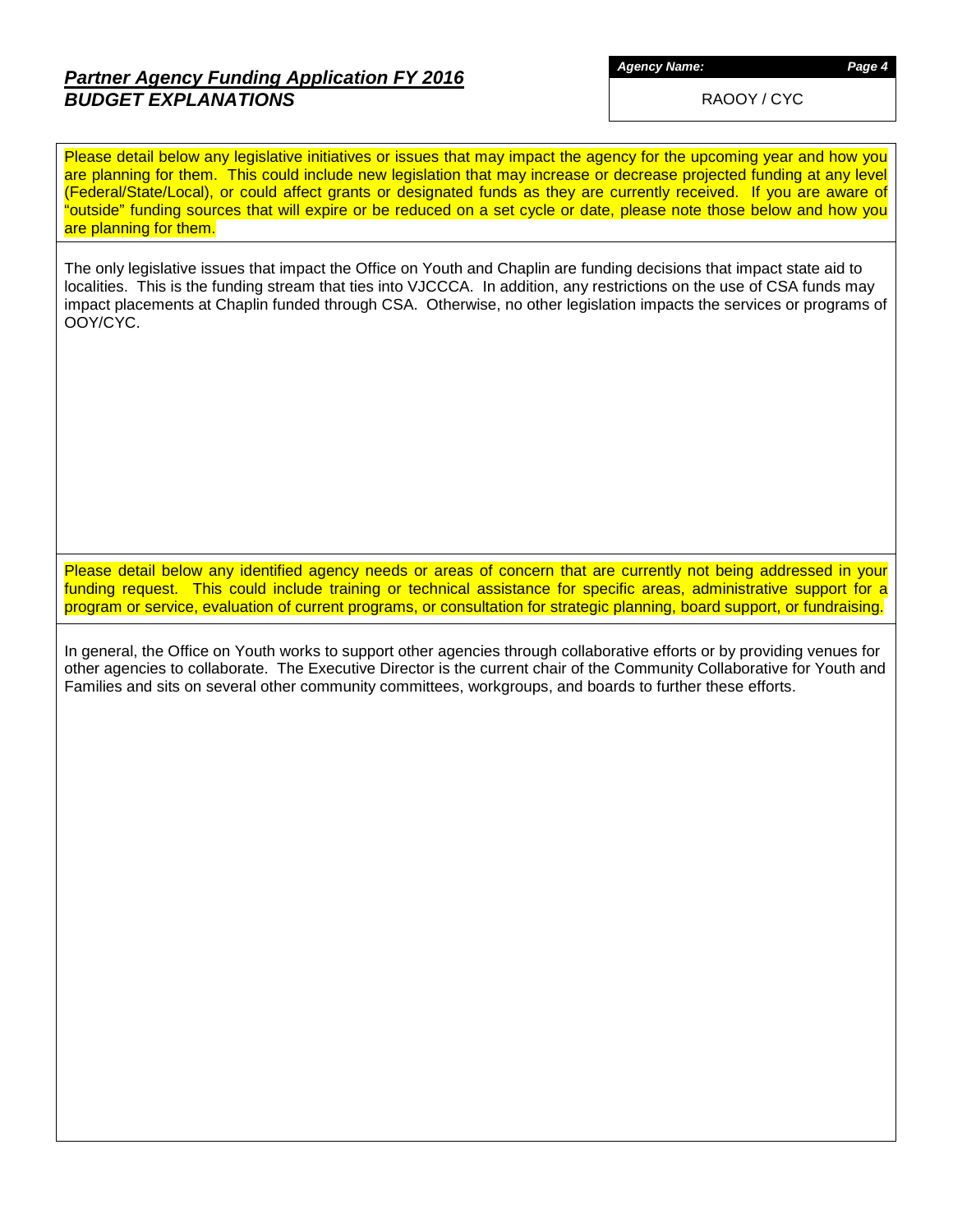*Agency Name: Page 5*

RAOOY / CYC

| Please use the area below to provide any locality specific notes or statements that may be relevant to your<br>application.                                                                                                                                                                                                                                                                                                                                            |                                                                                                                            |                                    |
|------------------------------------------------------------------------------------------------------------------------------------------------------------------------------------------------------------------------------------------------------------------------------------------------------------------------------------------------------------------------------------------------------------------------------------------------------------------------|----------------------------------------------------------------------------------------------------------------------------|------------------------------------|
|                                                                                                                                                                                                                                                                                                                                                                                                                                                                        |                                                                                                                            |                                    |
| City of Fredericksburg:                                                                                                                                                                                                                                                                                                                                                                                                                                                |                                                                                                                            |                                    |
| <b>Funding Summary:</b><br><b>Administrative Cost Allocation</b><br>"Capital" Costs Allocation<br>OOY Community Programs (Local Allocation)<br>OOY Community Programs (VJCCCA)<br>CYC Case Management (VJCCCA)<br>CYC Shelter Care Services (VJCCCA)<br>CYC Group Home Services (CSA Estimate)<br><b>Total Projected Funds</b>                                                                                                                                         | \$31,427.00<br>\$3,719.00<br>\$6,065.00<br>\$8,000.00<br>\$20,000.00<br>\$35,000.00<br>\$45,300.00<br>\$149,511.00         |                                    |
| Caroline County:                                                                                                                                                                                                                                                                                                                                                                                                                                                       |                                                                                                                            |                                    |
| <b>Funding Summary:</b><br><b>Administrative Cost Allocation</b><br>"Capital" Costs Allocation<br>OOY Community Programs (Local Allocation)<br>OOY Community Programs (VJCCCA)<br>CYC Case Management (VJCCCA)<br>CYC Shelter Care Services (VJCCCA)<br><b>CYC Group Home Services (CSA Estimate)</b><br><b>Total Projected Funds</b>                                                                                                                                  | \$0.00<br>\$0.00<br>\$4,400.00<br>\$0.00<br>\$0.00<br>\$0.00<br>\$0.00<br>\$4,400.00                                       | (Based on actual usage for FY2014) |
| King George County:                                                                                                                                                                                                                                                                                                                                                                                                                                                    |                                                                                                                            |                                    |
| <b>Funding Summary:</b><br><b>Administrative Cost Allocation</b><br>"Capital" Costs Allocation<br>OOY Community Programs (Local Allocation)<br>OOY Community Programs (VJCCCA)<br>CYC Case Management (VJCCCA)<br>CYC Shelter Care Services (VJCCCA)<br><b>CYC Group Home Services (CSA Estimate)</b><br><b>Total Projected Funds</b>                                                                                                                                  | \$0.00<br>\$0.00<br>\$12,452.00<br>\$8,298.00<br>\$0.00<br>\$0.00<br>\$0.00<br>\$20,750.00                                 | (Based on actual usage for FY2014) |
| Spotsylvania County:                                                                                                                                                                                                                                                                                                                                                                                                                                                   |                                                                                                                            |                                    |
| <b>Funding Summary:</b><br><b>Administrative Cost Allocation</b><br>"Capital" Costs Allocation<br>OOY Community Programs (Local Allocation)<br>OOY Community Programs (VJCCCA)<br>CYC Case Management (VJCCCA)<br>CYC Shelter Care Services (VJCCCA)<br><b>CYC Group Home Services (CSA Estimate)</b><br><b>Total Projected Funds</b>                                                                                                                                  | \$106,994.00<br>\$26,765.00<br>\$55,494.00<br>\$44,796.00<br>\$20,000.00<br>\$45,000.00<br>\$134,250.00<br>\$433,299.00    |                                    |
| <b>Stafford County:</b>                                                                                                                                                                                                                                                                                                                                                                                                                                                |                                                                                                                            |                                    |
| <b>Funding Summary:</b><br><b>Administrative Cost Allocation</b><br>"Capital" Costs Allocation<br>OOY Community Programs (Local Allocation)<br>OOY Community Programs (VJCCCA)<br>CYC Case Management (VJCCCA)<br>CYC Shelter Care Services (VJCCCA)<br><b>CYC Group Home Services (CSA Estimate)</b><br><b>Total Projected Funds</b><br>*Stafford allocates \$11,000 in VJCCCA funds to the Office on Youth, but unlike other localities, includes that amount in the | \$125,605.00<br>\$24,516.00<br>\$57,491.00*<br>$$11,000.00*$<br>\$20,000.00<br>\$50,000.00<br>\$109,900.00<br>\$398,512.00 |                                    |
| local board allocation. It has been shown separated for comparison purposes.                                                                                                                                                                                                                                                                                                                                                                                           |                                                                                                                            |                                    |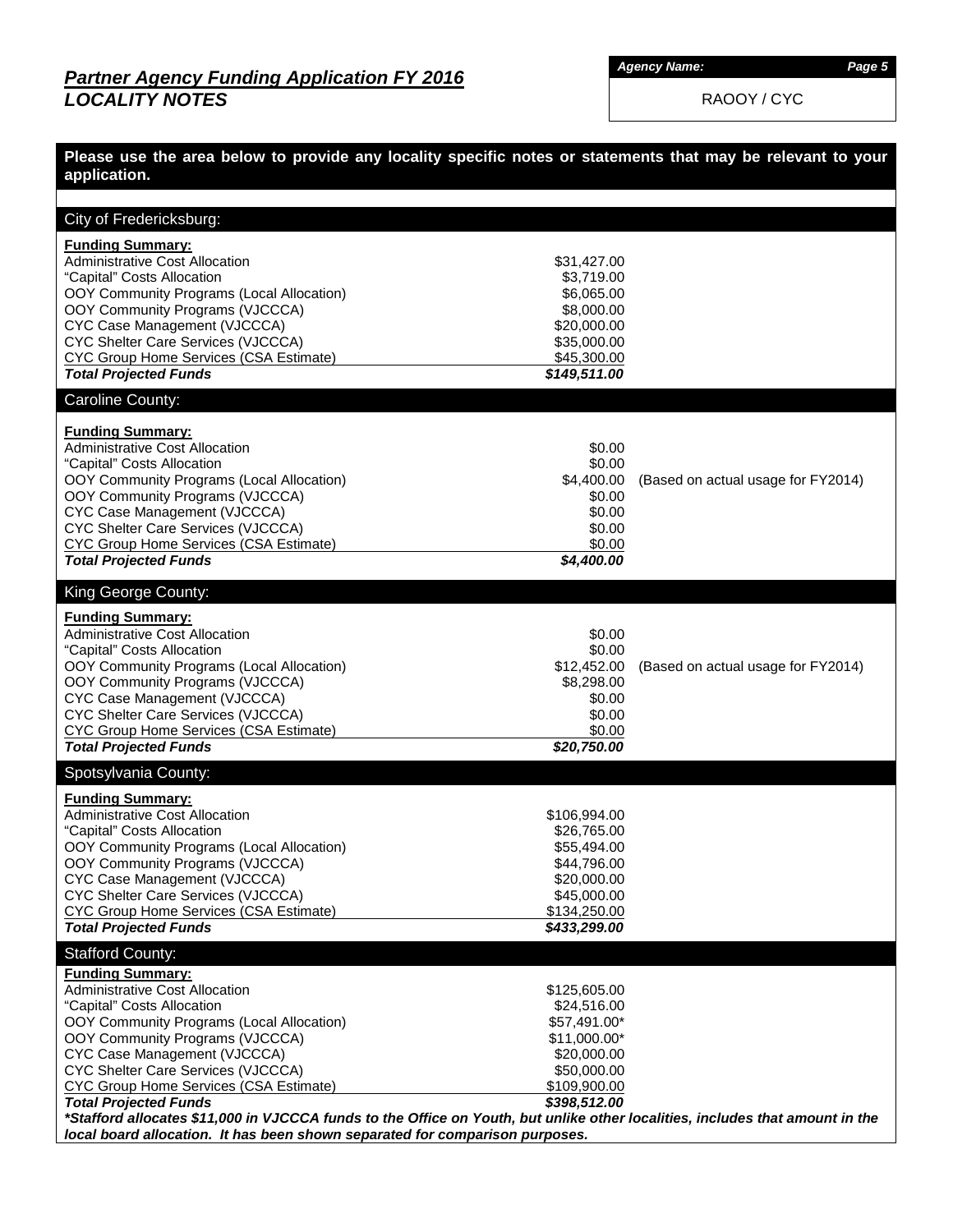*Program Name: Page 6*

**Chaplin Youth Center**

Each agency submitting a funding request must fill out the following pages for *each program* serving citizens within the region and for which funding is requested. Any incomplete applications or programs that do not have a full application will not be considered for funding. PLEASE do not include any unrequested information. Each locality reserves the right to request additional information once the application has been submitted.

|                         | .                           |                        |                           |            |  |
|-------------------------|-----------------------------|------------------------|---------------------------|------------|--|
| <b>Program Name:</b>    | <b>Chaplin Youth Center</b> | Is this a new program? |                           | □ Yes ☑ No |  |
| <b>Program Contact:</b> | Mr. Benjamin J. Nagle       | Title:                 | <b>Executive Director</b> |            |  |
| Telephone Number:       | 540.372.1149                |                        |                           |            |  |
| E-Mail Address:         | ben@officeonyouth.org       |                        |                           |            |  |
|                         |                             |                        |                           |            |  |

#### **1. Program Purpose/Description:** *(the following description should not exceed 10 lines of text)*

Chaplin Youth Center is a community-based, residential facility serving male and female youth ages 12-17. Chaplin provides 24-hour supervision in a safe and structured environment, where residents are able to develop healthy, responsible behaviors, in order to return home and be successful in the community. Youth may be referred to two main programs as outlined below.

**Shelter Care Services:** Chaplin Youth Center provides short-term emergency shelter care services for youth pending disposition. Youth may be placed via a Shelter Care Order either by the court or Intake Officer. Youth can remain in Shelter Care for a maximum of 90 days. Parents of referred youth must participate in service provision and may be required to attend group services at the Center.

### **Post-Dispositional (Group Home) Program Services**

Chaplin Youth Center's main program is a six (6) to twelve (12) month program for youth who require a less restrictive placement than secure detention, but are unable to remain in their homes due to their behaviors or criminal involvement. Youth move through a level system designed to develop healthy, responsible behaviors and positive decision-making skills. Youth at the upper levels may earn weekend home visits that assist with family reintegration. Once a youth reaches Level 4, they begin the transition period to returning home. Parents and families are required to participate in service provision and may be required to attend group services at the Center.

**2. Justification of Need:** *(Please state clearly why this service should be provided to the citizens of the region and why the localities should consider this funding request. If this is a new program, be sure to include the benefit to the region for funding a new request. The following should not exceed 10 lines of text, and should include the most recent data available.)*

Chaplin provides a less secure alternative to detention, at a reduced cost to the locality. Youth remain in the community and can receive services from the community, while remaining in close proximity to their base school, home, and family. For FY2013, the 15<sup>th</sup> District processed 3,976 juvenile intake complaints. Per DJJ standards, 73.7% of those intake cases were detention-eligible. Chaplin's programming provides an alternative for those cases that may be eligible for detention, but may not truly rise to the need of a secure facility. In addition, the Region serves hundreds of youth yearly through the individual locality CSA Programs. Chaplin provides a local group home option for youth on probation who require out of home placement. If Chaplin was not available, those youth would be placed in other higher level facilities that are often well outside the area. The cost of those facilities is, at a minimum, \$300-\$450 per day, not including all of the costs associated with maintaining placements outside of our area and the significant drain on resources that occurs for our local staff who have to maintain regular contact with these youth. The cost savings more than justifies the service.

**3. Program Collaboration:** *(The following should describe, in detail, examples of collaborative efforts and key partnerships between your program and other programs or agencies in the area, and should not exceed 10 lines of text.)*

Information in this area not needed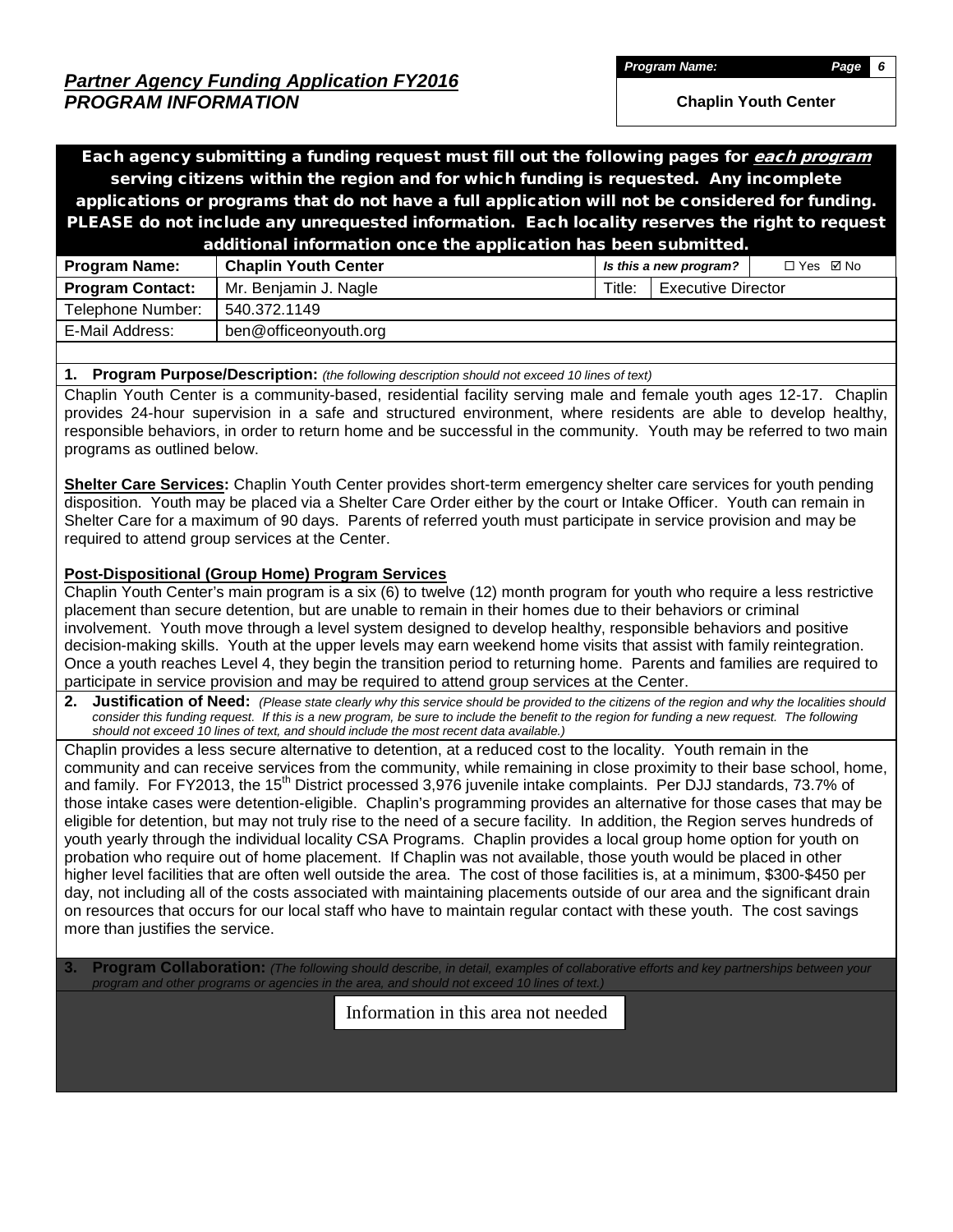*Program Name: Page 7*

**Chaplin Youth Center**

**4. Program Audience and Service Delivery:** *(The following should describe the program's intended audience or client base and how those clients are served. This should include the location of the service and what geographic areas are served or targeted for service. If your program has specific entry or application criteria, please describe it below. Please do not exceed 10 lines of text.)* **5.** Client Fees: (Please describe the fees clients must pay for the services provided in this program, and how those fees are determined.) **6. Budget Information:** *(Please complete the following chart with the financial information for this program. In each area include the dollars specifically allocated/requested for this program.)* **FY2014 Actual FY2015 Budgeted FY2016 Projected Caroline Fredericksburg King George Spotsylvania Stafford United Way Grants Client Fees Fundraising Other** *Total Program Budget for PD16* **<b>SEE CHART BELOW Please indicate, in detail, reasons for increases or decreases in the amounts requested for FY2016. Include whether these changes come from increases in personnel, benefits, or operating expenses. If an increase is being requested, please describe the impact not receiving an increase would have on the program. In particular, please describe in detail if any increase is sought for new positions or personnel. Source FY2014 FY2015 FY2016** City – Local \$34,565.00 \$34,565.00 \$13,850.00 \$0.00 Information in this area not needed

| <b>Total</b>           | \$567,018.50      | \$698,470.00 | \$487,450.00 |
|------------------------|-------------------|--------------|--------------|
| Other (USDA/Fees/Etc.) | \$11.166.00       | \$8,000,00   | \$8,000,00   |
| King George - Combined | \$33,450.00       | \$0.00       | \$0.00       |
| Stafford – CSA         | \$14,850.00       | \$153,750.00 | \$109,900.00 |
| Stafford – VJCCCA      | \$22,350.00       | \$70,000.00  | \$70,000.00  |
| Stafford - Local       | \$74.737.50       | \$76,454,00  | \$0.00       |
| Spotsy – CSA           | \$183,150.00      | \$138,300.00 | \$134,250.00 |
| Spotsy – VJCCCA        | \$57,300.00       | \$65,000,00  | \$65,000.00  |
| Spotsy - Local         | \$95,250.00       | \$65,266.00  | \$0.00       |
| $City - CSA$           | \$19,350.00       | \$52,850.00  | \$45,300.00  |
| City – VJCCCA          | \$20,850.00       | \$55,000.00  | \$55,000.00  |
| $UIV = LUU$            | <b>JU.COC.PCG</b> | 0.00000      | JU.UU        |

\*\*Note: FY14 numbers contain some revenue from FY13 closing as the audit has not yet been finalized. These numbers will change.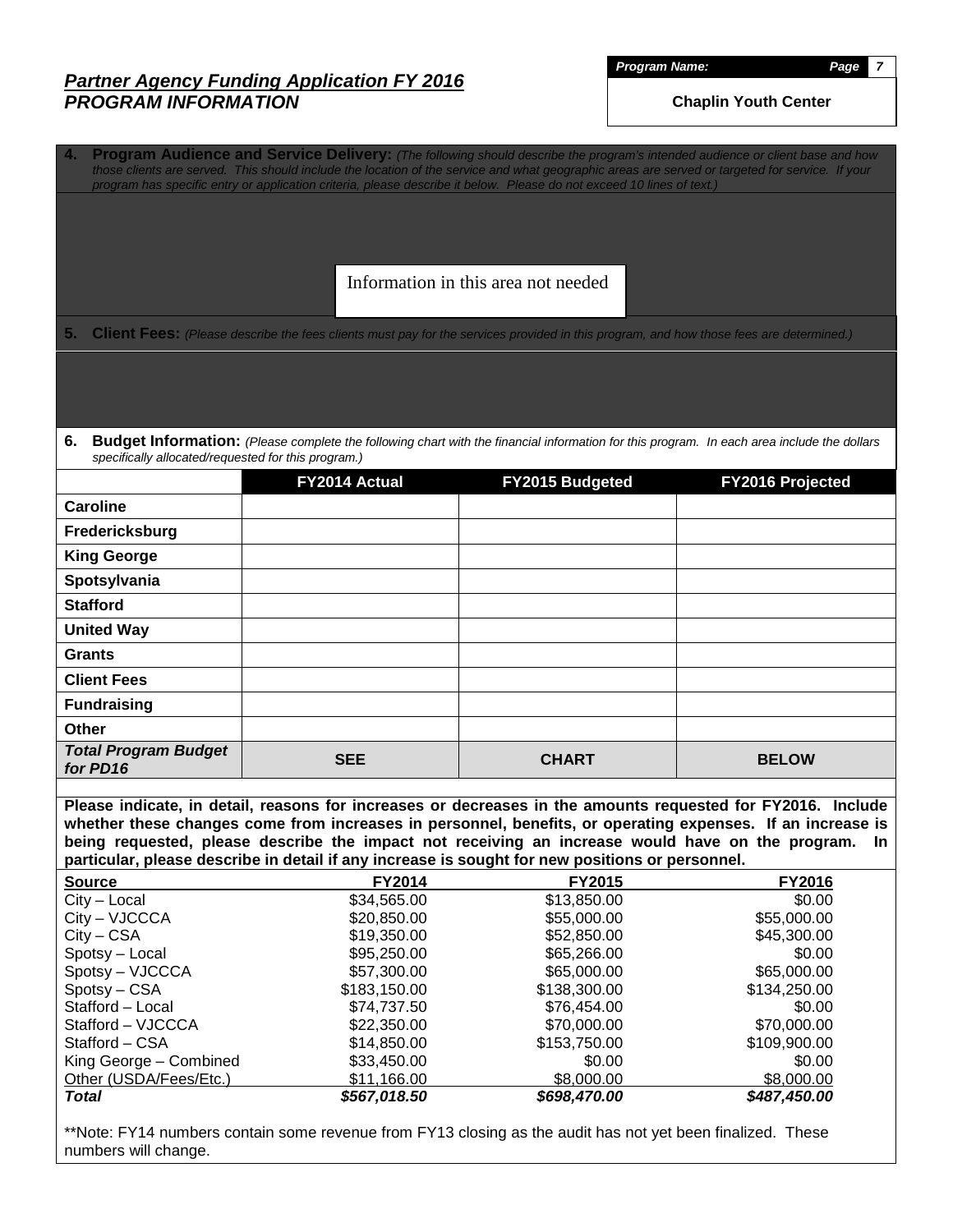# *Partner Agency Funding Application FY 2016 SERVICE DATA*

*Program Name: Page 8*

**Chaplin Youth Center**

| <b>Program Service Data:</b>                                                                                                                                                                                                                                                                                                                                                          |               |                     |             |                   |               |           |                                     |  | <b>Service Period:</b>   |                                     | July 1, 2013            | to                               | June 30, 2014           |
|---------------------------------------------------------------------------------------------------------------------------------------------------------------------------------------------------------------------------------------------------------------------------------------------------------------------------------------------------------------------------------------|---------------|---------------------|-------------|-------------------|---------------|-----------|-------------------------------------|--|--------------------------|-------------------------------------|-------------------------|----------------------------------|-------------------------|
|                                                                                                                                                                                                                                                                                                                                                                                       |               | <b>Total Served</b> |             |                   | <b>Gender</b> |           |                                     |  |                          | Race                                |                         |                                  |                         |
| <b>Locality Served</b>                                                                                                                                                                                                                                                                                                                                                                | <b>FY2014</b> |                     | FY2016*     | <b>Male</b>       | <b>Female</b> |           | <b>Caucasian</b><br><b>American</b> |  | <b>African</b>           | <b>Asian</b>                        | <b>Hispanic</b>         | <b>American</b><br><b>Indian</b> | <b>Other</b>            |
| Fredericksburg                                                                                                                                                                                                                                                                                                                                                                        | $***$         |                     | 6           |                   |               |           |                                     |  |                          |                                     |                         |                                  |                         |
| <b>Caroline</b>                                                                                                                                                                                                                                                                                                                                                                       | $***$         |                     | $\mathbf 0$ |                   |               |           |                                     |  |                          |                                     |                         |                                  |                         |
| <b>King George</b>                                                                                                                                                                                                                                                                                                                                                                    | See           |                     | $\mathbf 0$ |                   |               |           |                                     |  |                          | Information in this area not needed |                         |                                  |                         |
| Spotsylvania                                                                                                                                                                                                                                                                                                                                                                          | Chart         |                     | 24          |                   |               |           |                                     |  |                          |                                     |                         |                                  |                         |
| <b>Stafford</b>                                                                                                                                                                                                                                                                                                                                                                       | <b>Below</b>  |                     | 17          |                   |               |           |                                     |  |                          |                                     |                         |                                  |                         |
| <b>Other</b>                                                                                                                                                                                                                                                                                                                                                                          | $***$         |                     | $\mathbf 0$ |                   |               |           |                                     |  |                          |                                     |                         |                                  |                         |
| <b>Total</b>                                                                                                                                                                                                                                                                                                                                                                          | $\star\star$  |                     | 47          |                   |               |           |                                     |  |                          |                                     |                         |                                  |                         |
| *Please include the projected number to be served in each locality for the upcoming fiscal year.                                                                                                                                                                                                                                                                                      |               |                     |             |                   |               |           |                                     |  |                          |                                     |                         |                                  |                         |
|                                                                                                                                                                                                                                                                                                                                                                                       |               |                     |             | <b>Age Groups</b> |               |           |                                     |  |                          |                                     | <b>Income Levels</b>    |                                  |                         |
| <b>Locality Served</b>                                                                                                                                                                                                                                                                                                                                                                | $0-4$         | $5 - 10$            | $11 - 13$   | $14 - 18$         | $19 - 25$     | $26 - 40$ | $41 - 60$<br>$60 +$                 |  | <b>Under</b><br>\$10,000 | $$10,000 -$<br>\$19,000             | $$20,000 -$<br>\$39,000 | $$40,000 -$<br>\$59,000          | <b>Over</b><br>\$60,000 |
| <b>Fredericksburg</b>                                                                                                                                                                                                                                                                                                                                                                 |               |                     |             |                   |               |           |                                     |  |                          |                                     |                         |                                  |                         |
| <b>Caroline</b>                                                                                                                                                                                                                                                                                                                                                                       |               |                     |             |                   |               |           |                                     |  |                          |                                     |                         |                                  |                         |
| <b>King George</b>                                                                                                                                                                                                                                                                                                                                                                    |               |                     |             |                   |               |           | Information in this area not needed |  |                          |                                     |                         |                                  |                         |
| Spotsylvania                                                                                                                                                                                                                                                                                                                                                                          |               |                     |             |                   |               |           |                                     |  |                          |                                     |                         |                                  |                         |
| <b>Stafford</b>                                                                                                                                                                                                                                                                                                                                                                       |               |                     |             |                   |               |           |                                     |  |                          |                                     |                         |                                  |                         |
| <b>Other</b>                                                                                                                                                                                                                                                                                                                                                                          |               |                     |             |                   |               |           |                                     |  |                          |                                     |                         |                                  |                         |
| <b>Total</b>                                                                                                                                                                                                                                                                                                                                                                          |               |                     |             |                   |               |           |                                     |  |                          |                                     |                         |                                  |                         |
| Please describe below your data collection methodology and tracking measures. Indicate systems or processes that are used and responsible<br>parties. Please also describe how your projections are determined for the upcoming year. If any of the above information is not available, please<br>indicate why:                                                                       |               |                     |             |                   |               |           |                                     |  |                          |                                     |                         |                                  |                         |
| FY2014 Placement Data (36 placements; 2,850 bed days)<br>City - Shelter Care: 3 placements (148 bed days)<br>City - Group Home: 2 placements (220 bed days)<br>Spotsy - Shelter Care: 9 placements (384 bed days)<br>Spotsy - Group Home: 13 placements (1455 bed days)<br>Stafford - Shelter Care: 3 placements (179 bed days)<br>Stafford - Group Home: 4 placements (296 bed days) |               |                     |             |                   |               |           |                                     |  |                          |                                     |                         |                                  |                         |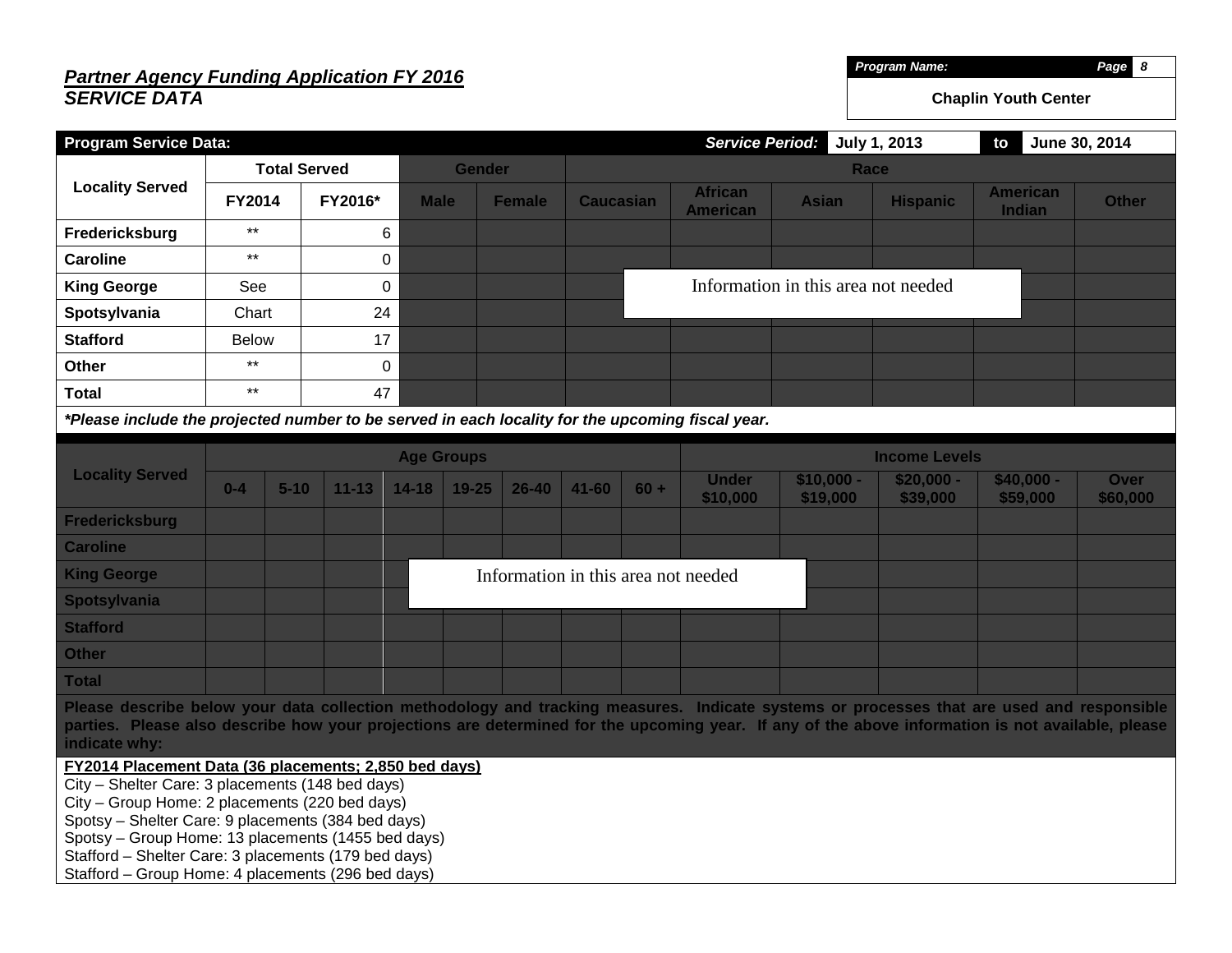*Program Name: Page 9*

Anger Management

| Each agency submitting a funding request must fill out the following pages for each program    |                                                                                                                                                                                                                                                  |        |                           |            |  |  |  |  |  |
|------------------------------------------------------------------------------------------------|--------------------------------------------------------------------------------------------------------------------------------------------------------------------------------------------------------------------------------------------------|--------|---------------------------|------------|--|--|--|--|--|
| serving citizens within the region and for which funding is requested. Any incomplete          |                                                                                                                                                                                                                                                  |        |                           |            |  |  |  |  |  |
|                                                                                                | applications or programs that do not have a full application will not be considered for funding.                                                                                                                                                 |        |                           |            |  |  |  |  |  |
| PLEASE do not include any unrequested information. Each locality reserves the right to request |                                                                                                                                                                                                                                                  |        |                           |            |  |  |  |  |  |
| additional information once the application has been submitted.                                |                                                                                                                                                                                                                                                  |        |                           |            |  |  |  |  |  |
| <b>Program Name:</b>                                                                           | <b>Anger Management</b>                                                                                                                                                                                                                          |        | Is this a new program?    | □ Yes ☑ No |  |  |  |  |  |
| <b>Program Contact:</b>                                                                        | Mr. Benjamin Nagle                                                                                                                                                                                                                               | Title: | <b>Executive Director</b> |            |  |  |  |  |  |
| Telephone Number:                                                                              | 540.372.1149                                                                                                                                                                                                                                     |        |                           |            |  |  |  |  |  |
| E-Mail Address:                                                                                | ben@officeonyouth.org                                                                                                                                                                                                                            |        |                           |            |  |  |  |  |  |
|                                                                                                |                                                                                                                                                                                                                                                  |        |                           |            |  |  |  |  |  |
|                                                                                                | 1. Program Purpose/Description: (the following description should not exceed 10 lines of text)                                                                                                                                                   |        |                           |            |  |  |  |  |  |
|                                                                                                | The anger management program exists to provide participants with the awareness, skills, and thought processes                                                                                                                                    |        |                           |            |  |  |  |  |  |
|                                                                                                | necessary to successfully manage their anger without resorting to aggression or violence.                                                                                                                                                        |        |                           |            |  |  |  |  |  |
|                                                                                                |                                                                                                                                                                                                                                                  |        |                           |            |  |  |  |  |  |
|                                                                                                |                                                                                                                                                                                                                                                  |        |                           |            |  |  |  |  |  |
|                                                                                                |                                                                                                                                                                                                                                                  |        |                           |            |  |  |  |  |  |
|                                                                                                |                                                                                                                                                                                                                                                  |        |                           |            |  |  |  |  |  |
|                                                                                                |                                                                                                                                                                                                                                                  |        |                           |            |  |  |  |  |  |
|                                                                                                |                                                                                                                                                                                                                                                  |        |                           |            |  |  |  |  |  |
|                                                                                                |                                                                                                                                                                                                                                                  |        |                           |            |  |  |  |  |  |
|                                                                                                |                                                                                                                                                                                                                                                  |        |                           |            |  |  |  |  |  |
|                                                                                                |                                                                                                                                                                                                                                                  |        |                           |            |  |  |  |  |  |
|                                                                                                |                                                                                                                                                                                                                                                  |        |                           |            |  |  |  |  |  |
|                                                                                                |                                                                                                                                                                                                                                                  |        |                           |            |  |  |  |  |  |
|                                                                                                | 2. Justification of Need: (Please state clearly why this service should be provided to the citizens of the region and why the localities should                                                                                                  |        |                           |            |  |  |  |  |  |
|                                                                                                | consider this funding request. If this is a new program, be sure to include the benefit to the region for funding a new request. The following                                                                                                   |        |                           |            |  |  |  |  |  |
|                                                                                                | should not exceed 10 lines of text, and should include the most recent data available.)                                                                                                                                                          |        |                           |            |  |  |  |  |  |
|                                                                                                | During FY2013 (the most recent data available from the Dept. of Juvenile Justice), the 15 <sup>th</sup> District Court Service Unit                                                                                                              |        |                           |            |  |  |  |  |  |
|                                                                                                | processed 3,976 juvenile intake complaints. Of those, 14.3% were for assault, the second highest category of all                                                                                                                                 |        |                           |            |  |  |  |  |  |
|                                                                                                | intakes. Anger management services are highly important in dealing with this population of juvenile offenders, because<br>lack of anger control can quickly lead to escalating behaviors that continue into adulthood. Furthermore, this program |        |                           |            |  |  |  |  |  |
|                                                                                                | serves to reduce detention costs to the localities. Juvenile Intake and the courts often require youth to complete                                                                                                                               |        |                           |            |  |  |  |  |  |
|                                                                                                | services in lieu of sentencing them to detention. If this and other community-based services were not available, the                                                                                                                             |        |                           |            |  |  |  |  |  |
|                                                                                                | region's detention costs would increase dramatically.                                                                                                                                                                                            |        |                           |            |  |  |  |  |  |
|                                                                                                |                                                                                                                                                                                                                                                  |        |                           |            |  |  |  |  |  |
|                                                                                                |                                                                                                                                                                                                                                                  |        |                           |            |  |  |  |  |  |
|                                                                                                |                                                                                                                                                                                                                                                  |        |                           |            |  |  |  |  |  |
|                                                                                                |                                                                                                                                                                                                                                                  |        |                           |            |  |  |  |  |  |
|                                                                                                |                                                                                                                                                                                                                                                  |        |                           |            |  |  |  |  |  |
|                                                                                                |                                                                                                                                                                                                                                                  |        |                           |            |  |  |  |  |  |
| 3.                                                                                             | Program Collaboration: (The following should describe, in detail, examples of collaborative efforts and key partnerships between your<br>program and other programs or agencies in the area, and should not exceed 10 lines of text.)            |        |                           |            |  |  |  |  |  |
|                                                                                                |                                                                                                                                                                                                                                                  |        |                           |            |  |  |  |  |  |
|                                                                                                |                                                                                                                                                                                                                                                  |        |                           |            |  |  |  |  |  |
|                                                                                                |                                                                                                                                                                                                                                                  |        |                           |            |  |  |  |  |  |
| Information in this area not needed                                                            |                                                                                                                                                                                                                                                  |        |                           |            |  |  |  |  |  |
|                                                                                                |                                                                                                                                                                                                                                                  |        |                           |            |  |  |  |  |  |
|                                                                                                |                                                                                                                                                                                                                                                  |        |                           |            |  |  |  |  |  |
|                                                                                                |                                                                                                                                                                                                                                                  |        |                           |            |  |  |  |  |  |
|                                                                                                |                                                                                                                                                                                                                                                  |        |                           |            |  |  |  |  |  |
|                                                                                                |                                                                                                                                                                                                                                                  |        |                           |            |  |  |  |  |  |
|                                                                                                |                                                                                                                                                                                                                                                  |        |                           |            |  |  |  |  |  |
|                                                                                                |                                                                                                                                                                                                                                                  |        |                           |            |  |  |  |  |  |
|                                                                                                |                                                                                                                                                                                                                                                  |        |                           |            |  |  |  |  |  |
|                                                                                                |                                                                                                                                                                                                                                                  |        |                           |            |  |  |  |  |  |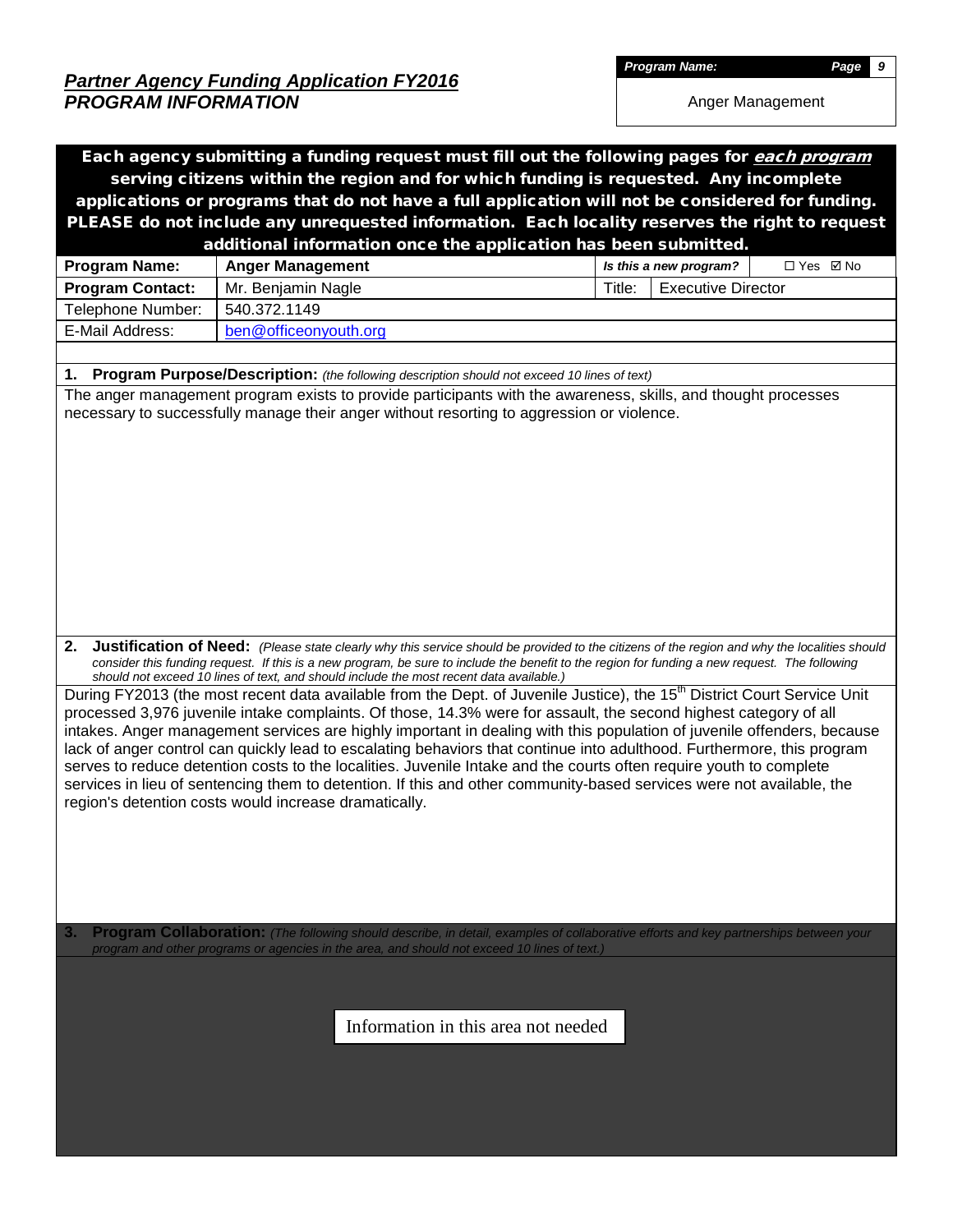*Program Name: Page 10*

**Anger Management**

**4. Program Audience and Service Delivery:** *(The following should describe the program's intended audience or client base and how those clients are served. This should include the location of the service and what geographic areas are served or targeted for service. If your program has specific entry or application criteria, please describe it below. Please do not exceed 10 lines of text.)*

Information in this area not needed

**5. Client Fees:** *(Please describe the fees clients must pay for the services provided in this program, and how those fees are determined.)*

**6. Budget Information:** *(Please complete the following chart with the financial information for this program. In each area include the dollars specifically allocated/requested for this program.)*

|                                         | FY2014 Actual | <b>FY2015 Budgeted</b> | <b>FY2016 Projected</b> |
|-----------------------------------------|---------------|------------------------|-------------------------|
| <b>Caroline</b>                         | \$0.00        | \$0.00                 | \$650.00                |
| Fredericksburg                          | \$3,050.00    | \$2,158.27             | \$2,350.00              |
| <b>King George</b>                      | \$1,650.00    | \$4,316.53             | \$3,900.00              |
| Spotsylvania                            | \$4,925.00    | \$4,141.77             | \$7,778.00              |
| <b>Stafford</b>                         | \$4,750.00    | \$7,535.95             | \$6,115.00              |
| <b>United Way</b>                       | \$0.00        | \$0.00                 | \$0.00                  |
| <b>Grants</b>                           | \$0.00        | \$0.00                 | \$0.00                  |
| <b>Client Fees</b>                      | \$3,500.00    | \$0.00                 | \$1,800.00              |
| <b>Fundraising</b>                      | \$0.00        | \$0.00                 | \$0.00                  |
| <b>Other</b>                            | \$0.00        | \$4,186.00             | \$0.00                  |
| <b>Total Program Budget</b><br>for PD16 | \$17,875.00   | \$22,338.52            | \$22,593.00             |

**Please indicate, in detail, reasons for increases or decreases in the amounts requested for FY2016. Include whether these changes come from increases in personnel, benefits, or operating expenses. If an increase is being requested, please describe the impact not receiving an increase would have on the program. In particular, please describe in detail if any increase is sought for new positions or personnel.**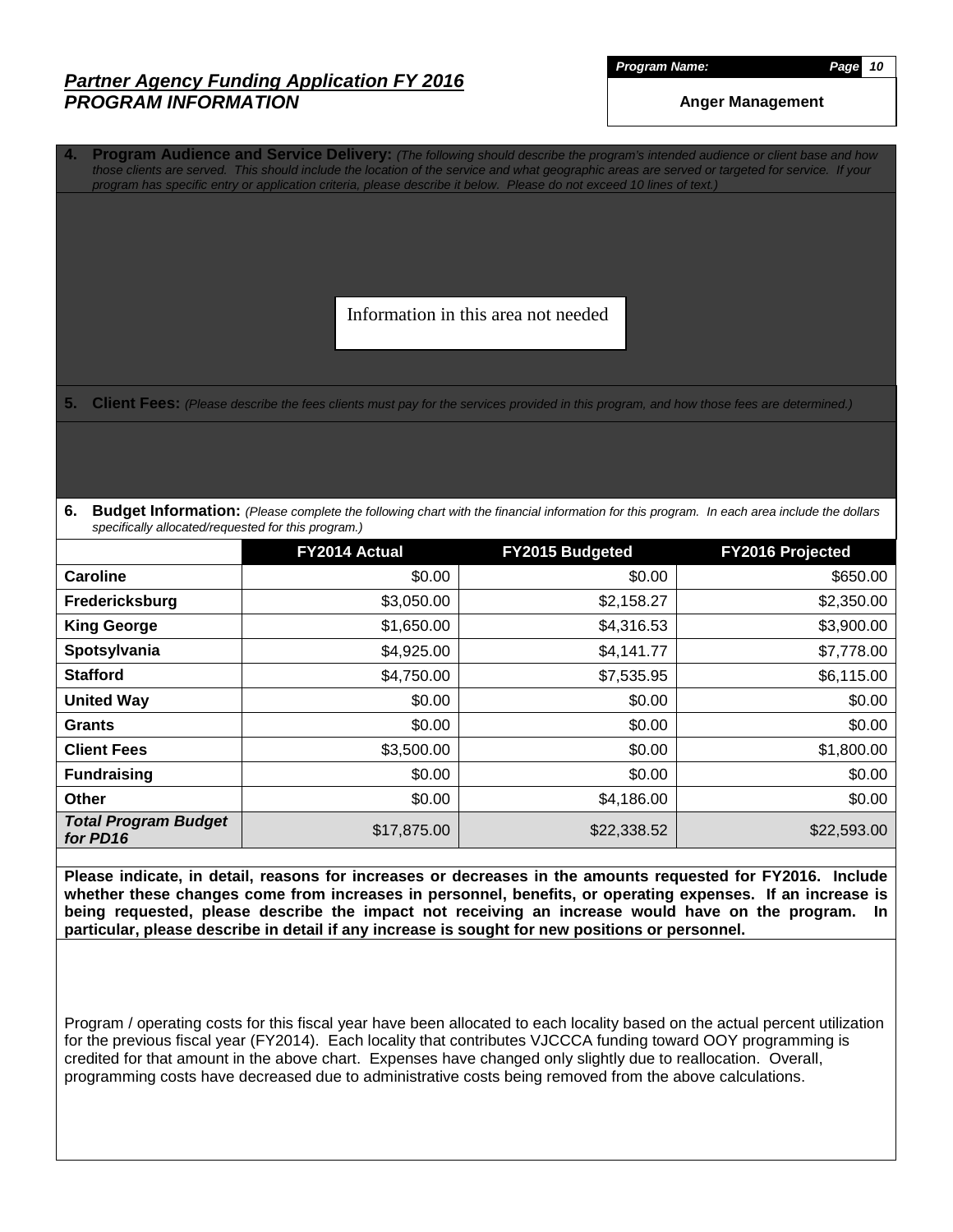### *Partner Agency Funding Application FY 2016 SERVICE DATA* **Program Service Data:** *Service Period:* **July 1, 2013 to June 30, 2014 Locality Served Total Served Gender Race FY2014 FY2016\* Male Female Caucasian African American Asian Hispanic American Fredericksburg** 1 5 5 **Caroline** 1 1 0 **King George**  $\begin{array}{|c|c|c|} \hline \textbf{6} & \textbf{5} & \textbf{5} \end{array}$ **Spotsylvania**  $\vert$  14 15 **Stafford** | 10 10 **Other** 0 0 0 **Total** 1 36 35 *\*Please include the projected number to be served in each locality for the upcoming fiscal year.* **Locality Served Age Groups Income Levels 0-4 5-10 11-13 14-18 19-25 26-40 41-60 60 + Under \$10,000 \$10,000 - \$19,000 \$20,000 - \$39,000 Fredericksburg** Information in this area not needed

| <b>Caroline</b>    |  |  |  |  |                                     |  |  |  |
|--------------------|--|--|--|--|-------------------------------------|--|--|--|
| <b>King George</b> |  |  |  |  | Information in this area not needed |  |  |  |
| Spotsylvania       |  |  |  |  |                                     |  |  |  |
| <b>Stafford</b>    |  |  |  |  |                                     |  |  |  |
| <b>Other</b>       |  |  |  |  |                                     |  |  |  |
| <b>Total</b>       |  |  |  |  |                                     |  |  |  |

**Please describe below your data collection methodology and tracking measures. Indicate systems or processes that are used and responsible parties. Please also describe how your projections are determined for the upcoming year. If any of the above information is not available, please indicate why:**

*Program Name: Page 11*

**Indian Other**

**Anger Management**

**\$40,000 - \$59,000**

**Over \$60,000**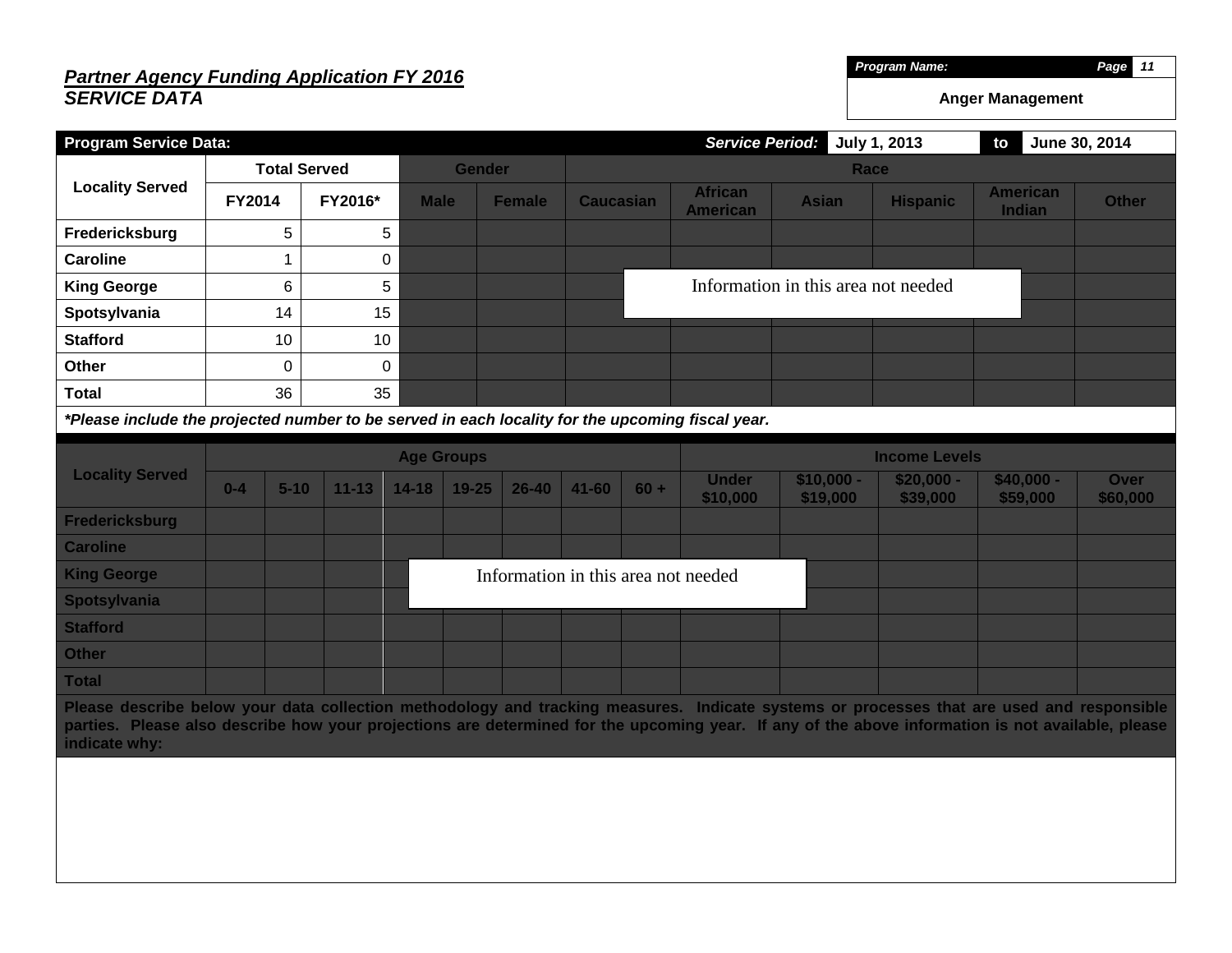*Program Name: Page 12*

Community Service

|                                                                                       | Each agency submitting a funding request must fill out the following pages for each program                                                                                                                                                                                                                                                                                                                                                                                                                                                                                                                                                                                                                                                                                                                                                                                                                                                                                                                                                                                                                                                                                                                                                                                                                                                                     |                                      |  |  |  |  |  |  |  |  |
|---------------------------------------------------------------------------------------|-----------------------------------------------------------------------------------------------------------------------------------------------------------------------------------------------------------------------------------------------------------------------------------------------------------------------------------------------------------------------------------------------------------------------------------------------------------------------------------------------------------------------------------------------------------------------------------------------------------------------------------------------------------------------------------------------------------------------------------------------------------------------------------------------------------------------------------------------------------------------------------------------------------------------------------------------------------------------------------------------------------------------------------------------------------------------------------------------------------------------------------------------------------------------------------------------------------------------------------------------------------------------------------------------------------------------------------------------------------------|--------------------------------------|--|--|--|--|--|--|--|--|
| serving citizens within the region and for which funding is requested. Any incomplete |                                                                                                                                                                                                                                                                                                                                                                                                                                                                                                                                                                                                                                                                                                                                                                                                                                                                                                                                                                                                                                                                                                                                                                                                                                                                                                                                                                 |                                      |  |  |  |  |  |  |  |  |
|                                                                                       | applications or programs that do not have a full application will not be considered for funding.                                                                                                                                                                                                                                                                                                                                                                                                                                                                                                                                                                                                                                                                                                                                                                                                                                                                                                                                                                                                                                                                                                                                                                                                                                                                |                                      |  |  |  |  |  |  |  |  |
|                                                                                       | PLEASE do not include any unrequested information. Each locality reserves the right to request                                                                                                                                                                                                                                                                                                                                                                                                                                                                                                                                                                                                                                                                                                                                                                                                                                                                                                                                                                                                                                                                                                                                                                                                                                                                  |                                      |  |  |  |  |  |  |  |  |
|                                                                                       | additional information once the application has been submitted.                                                                                                                                                                                                                                                                                                                                                                                                                                                                                                                                                                                                                                                                                                                                                                                                                                                                                                                                                                                                                                                                                                                                                                                                                                                                                                 |                                      |  |  |  |  |  |  |  |  |
| <b>Program Name:</b>                                                                  | <b>Community Service</b>                                                                                                                                                                                                                                                                                                                                                                                                                                                                                                                                                                                                                                                                                                                                                                                                                                                                                                                                                                                                                                                                                                                                                                                                                                                                                                                                        | Is this a new program?<br>□ Yes ☑ No |  |  |  |  |  |  |  |  |
| <b>Program Contact:</b>                                                               | Mr. Benjamin Nagle                                                                                                                                                                                                                                                                                                                                                                                                                                                                                                                                                                                                                                                                                                                                                                                                                                                                                                                                                                                                                                                                                                                                                                                                                                                                                                                                              | <b>Executive Director</b><br>Title:  |  |  |  |  |  |  |  |  |
| Telephone Number:                                                                     | 540.372.1149                                                                                                                                                                                                                                                                                                                                                                                                                                                                                                                                                                                                                                                                                                                                                                                                                                                                                                                                                                                                                                                                                                                                                                                                                                                                                                                                                    |                                      |  |  |  |  |  |  |  |  |
| E-Mail Address:                                                                       | ben@officeonyouth.org                                                                                                                                                                                                                                                                                                                                                                                                                                                                                                                                                                                                                                                                                                                                                                                                                                                                                                                                                                                                                                                                                                                                                                                                                                                                                                                                           |                                      |  |  |  |  |  |  |  |  |
|                                                                                       |                                                                                                                                                                                                                                                                                                                                                                                                                                                                                                                                                                                                                                                                                                                                                                                                                                                                                                                                                                                                                                                                                                                                                                                                                                                                                                                                                                 |                                      |  |  |  |  |  |  |  |  |
|                                                                                       | 1. Program Purpose/Description: (the following description should not exceed 10 lines of text)<br>The program provides participants with structured and supervised opportunities to complete court ordered community                                                                                                                                                                                                                                                                                                                                                                                                                                                                                                                                                                                                                                                                                                                                                                                                                                                                                                                                                                                                                                                                                                                                            |                                      |  |  |  |  |  |  |  |  |
| public agencies.                                                                      | service hours within their own community. The program provides services through the Youth Community Corps<br>Program, which operates each Saturday, as well as monitoring individual's community service work hours with other                                                                                                                                                                                                                                                                                                                                                                                                                                                                                                                                                                                                                                                                                                                                                                                                                                                                                                                                                                                                                                                                                                                                  |                                      |  |  |  |  |  |  |  |  |
| 2.                                                                                    | Justification of Need: (Please state clearly why this service should be provided to the citizens of the region and why the localities should<br>consider this funding request. If this is a new program, be sure to include the benefit to the region for funding a new request. The following<br>should not exceed 10 lines of text, and should include the most recent data available.)                                                                                                                                                                                                                                                                                                                                                                                                                                                                                                                                                                                                                                                                                                                                                                                                                                                                                                                                                                       |                                      |  |  |  |  |  |  |  |  |
|                                                                                       | Community service is the sanction most often utilized by the court system and Court Service Unit for juveniles with<br>criminal behavior. Juvenile Intake and the courts often require youth to complete services in lieu of sentencing them to<br>detention. Youth who are required to perform community service often struggle to find locations that will accept them<br>due to their criminal behavior, or because of age restrictions which create liabilities for many of our local non-profit<br>agencies. The Office on Youth provides a structured and supervised mechanism for these youth to complete their<br>hours, and reports this information directly to the courts and probation officers. Youth who are unable to complete<br>community service hours often create backlogs on court dockets, coming back to court simply for non-compliance with<br>their ordered services. If this and other community-based services were not available the District's court and detention<br>costs would increase dramatically. Furthermore, as our primary work is trash collection, the region receives an<br>additional benefit of nearly free labor removing thousands of pounds of trash per year from roadways. During FY14, the<br>litter crews worked over 3,600 hours and removed over to 50,000 of pounds of trash from the region's roadways. |                                      |  |  |  |  |  |  |  |  |
| 3.                                                                                    | Program Collaboration: (The following should describe, in detail, examples of collaborative efforts and key partnerships between your<br>program and other programs or agencies in the area, and should not exceed 10 lines of text.)<br>Information in this area not needed                                                                                                                                                                                                                                                                                                                                                                                                                                                                                                                                                                                                                                                                                                                                                                                                                                                                                                                                                                                                                                                                                    |                                      |  |  |  |  |  |  |  |  |
|                                                                                       |                                                                                                                                                                                                                                                                                                                                                                                                                                                                                                                                                                                                                                                                                                                                                                                                                                                                                                                                                                                                                                                                                                                                                                                                                                                                                                                                                                 |                                      |  |  |  |  |  |  |  |  |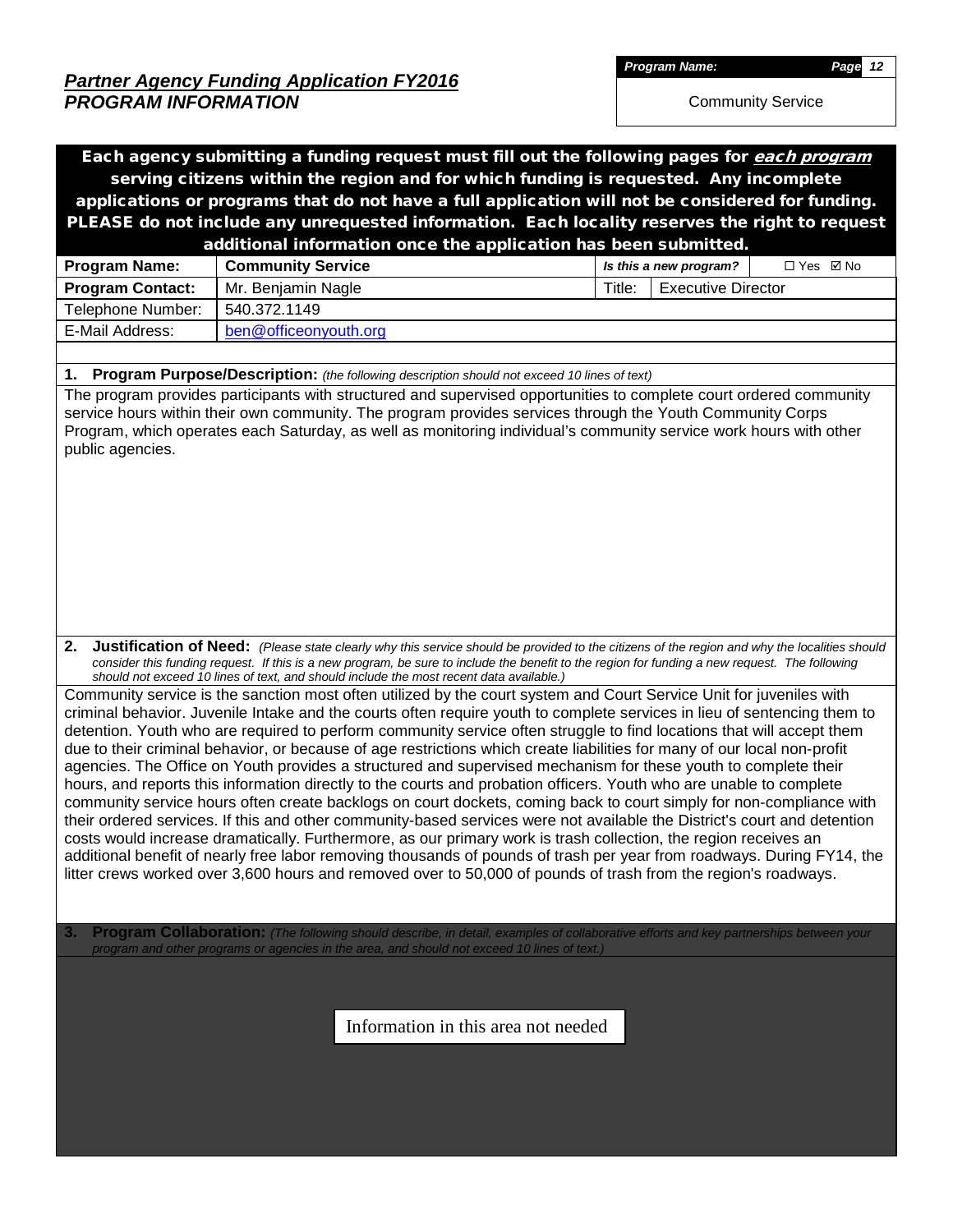*Program Name: Page 13*

**Community Service**

**4. Program Audience and Service Delivery:** *(The following should describe the program's intended audience or client base and how those clients are served. This should include the location of the service and what geographic areas are served or targeted for service. If your program has specific entry or application criteria, please describe it below. Please do not exceed 10 lines of text.)*

Information in this area not needed

**5. Client Fees:** *(Please describe the fees clients must pay for the services provided in this program, and how those fees are determined.)*

**6. Budget Information:** *(Please complete the following chart with the financial information for this program. In each area include the dollars specifically allocated/requested for this program.)*

|                                         | FY2014 Actual | <b>FY2015 Budgeted</b> | <b>FY2016 Projected</b> |
|-----------------------------------------|---------------|------------------------|-------------------------|
| <b>Caroline</b>                         | \$2,900.00    | \$3,884.88             | \$0.00                  |
| Fredericksburg                          | \$0.00        | \$0.00                 | \$760.00                |
| <b>King George</b>                      | \$8,950.00    | \$3,884.88             | \$5,602.00              |
| Spotsylvania                            | \$38,650.00   | \$41,417.70            | \$13,916.00             |
| <b>Stafford</b>                         | \$42,750.00   | \$51,244.48            | \$28,406.00             |
| <b>United Way</b>                       | \$0.00        | \$0.00                 | \$0.00                  |
| <b>Grants</b>                           | \$0.00        | \$0.00                 | \$0.00                  |
| <b>Client Fees</b>                      | \$6,500.00    | \$0.00                 | \$5,000.00              |
| <b>Fundraising</b>                      | \$0.00        | \$0.00                 | \$0.00                  |
| <b>Other</b>                            | \$0.00        | \$24,115.00            | \$46,729.00             |
| <b>Total Program Budget</b><br>for PD16 | \$99,750.00   | \$124,546.94           | \$100,413.00            |

**Please indicate, in detail, reasons for increases or decreases in the amounts requested for FY2016. Include whether these changes come from increases in personnel, benefits, or operating expenses. If an increase is being requested, please describe the impact not receiving an increase would have on the program. In particular, please describe in detail if any increase is sought for new positions or personnel.**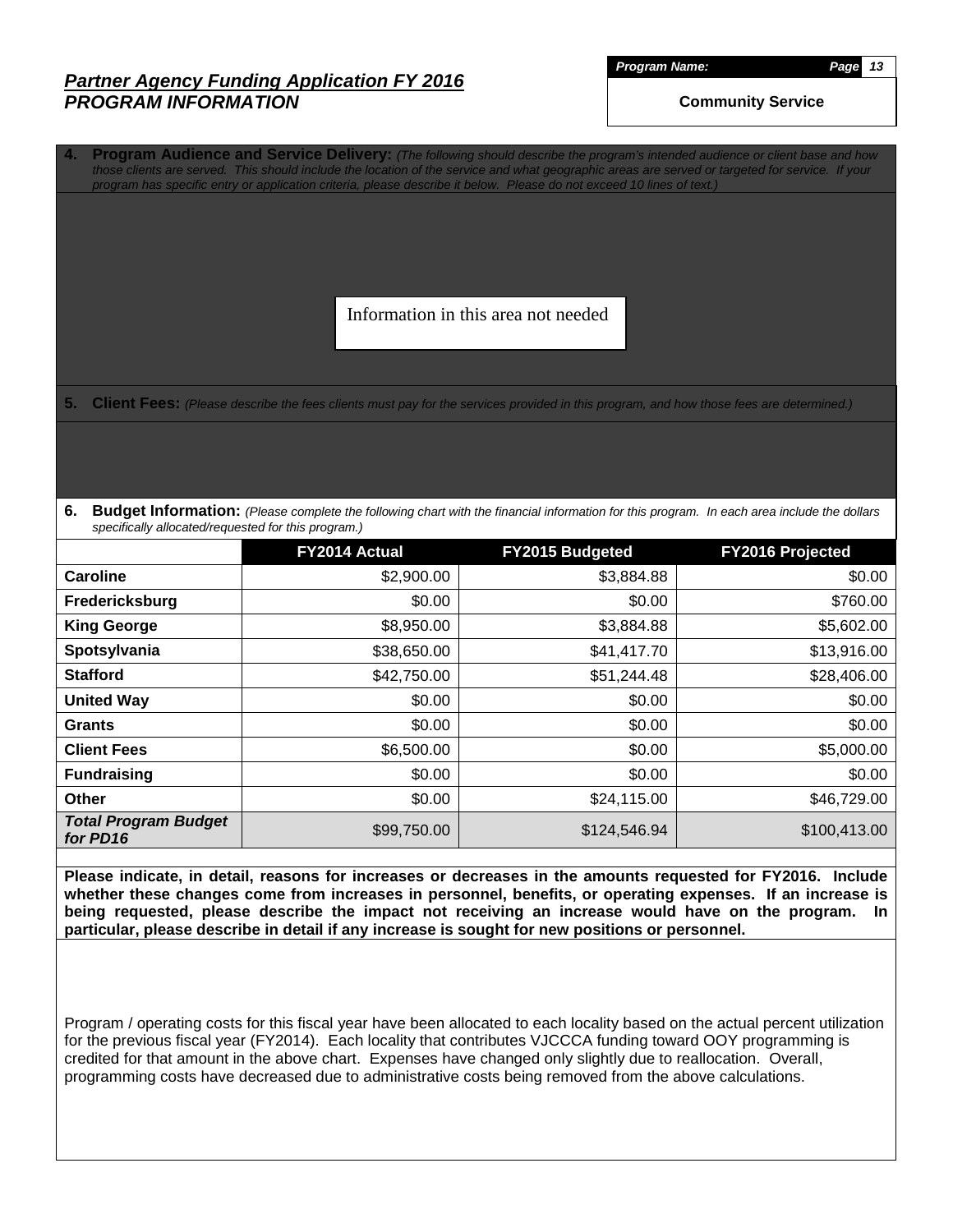#### *Partner Agency Funding Application FY 2016 SERVICE DATA Program Name: Page 14* **Community Service Program Service Data:** *Service Period:* **July 1, 2013 to June 30, 2014 Locality Served Total Served Gender Race FY2014 FY2016\* Male Female Caucasian African American Asian Hispanic American Indian Other Fredericksburg** 9 10 **Caroline**  $\begin{array}{ccc} & | & 0 & 0 \\ \end{array}$ **King George**  $\vert$  17 | 20 **Spotsylvania** | 79 85 **Stafford** 1 55 60 **Other** 1 0 0 0 **Total** 160 175 *\*Please include the projected number to be served in each locality for the upcoming fiscal year.* **Locality Served Age Groups Income Levels 0-4 5-10 11-13 14-18 19-25 26-40 41-60 60 + Under \$10,000 \$10,000 - \$19,000 \$20,000 - \$39,000 \$40,000 - \$59,000 \$60,000 Fredericksburg Caroline King George Spotsylvania Stafford Other Total Please describe below your data collection methodology and tracking measures. Indicate systems or processes that are used and responsible parties. Please also describe how your projections are determined for the upcoming year. If any of the above information is not available, please indicate why:** Information in this area not needed Information in this area not needed

**Over**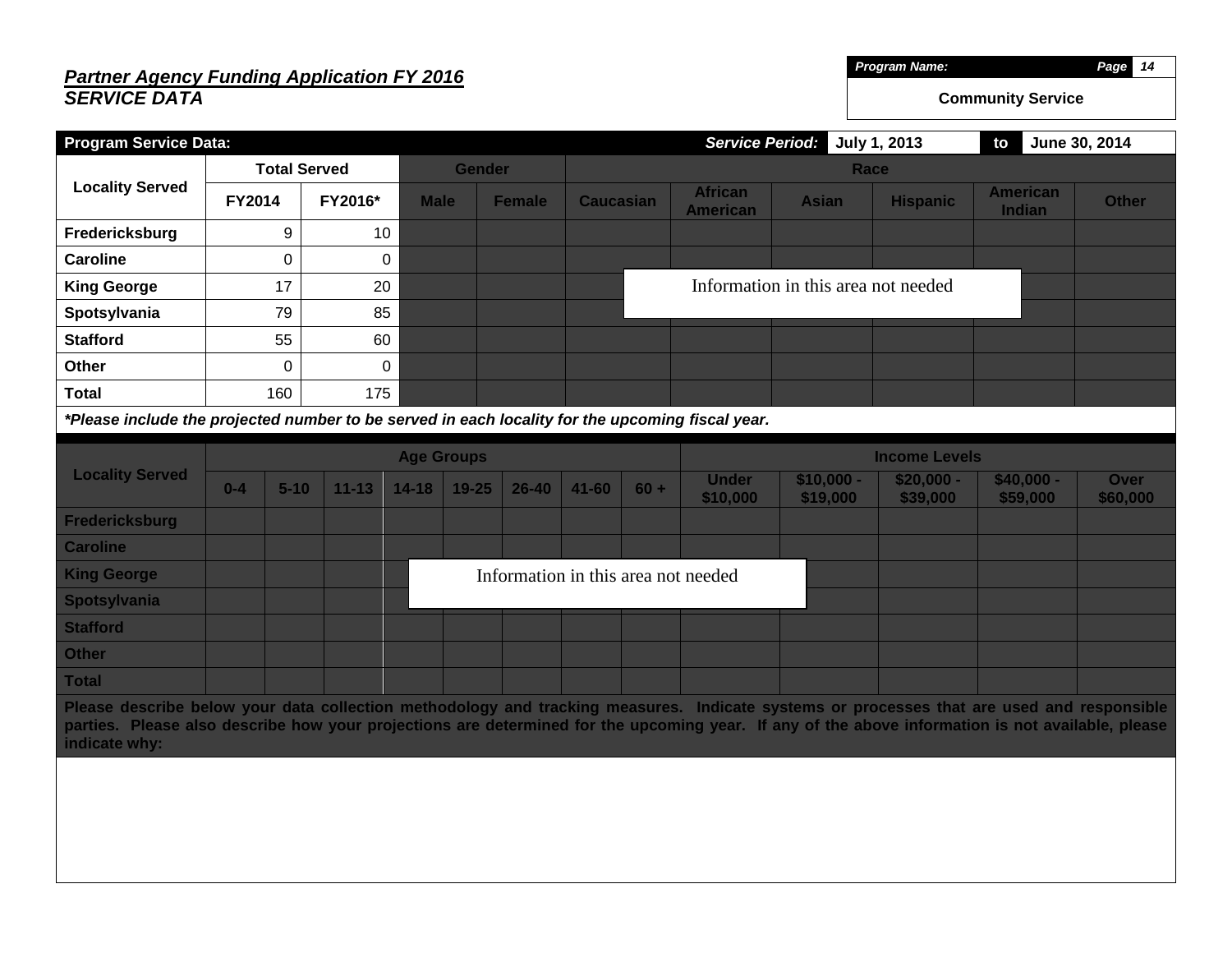*Program Name: Page 15*

**Restorative Justice**

| serving citizens within the region and for which funding is requested. Any incomplete<br>applications or programs that do not have a full application will not be considered for funding.<br>PLEASE do not include any unrequested information. Each locality reserves the right to request<br>additional information once the application has been submitted.<br><b>Restorative Justice</b><br>□ Yes ☑ No<br><b>Program Name:</b><br>Is this a new program?<br><b>Program Contact:</b><br>Title:<br><b>Executive Director</b><br>Mr. Benjamin Nagle<br>540.372.1149<br>Telephone Number:<br>E-Mail Address:<br>ben@officeonyouth.org<br>1.<br>Program Purpose/Description: (the following description should not exceed 10 lines of text)<br>The program offers a six week victim impact group aimed at assisting participants in understanding how their illegal<br>actions affected themselves, their immediate family, and surrounding community.<br>2.<br><b>Justification of Need:</b> (Please state clearly why this service should be provided to the citizens of the region and why the localities should<br>consider this funding request. If this is a new program, be sure to include the benefit to the region for funding a new request. The following<br>should not exceed 10 lines of text, and should include the most recent data available.)<br>During FY2013 (the most recent data available from the Dept. of Juvenile Justice), the 15 <sup>th</sup> District Court Service Unit<br>processed a total of 3,976 juvenile intake complaints. Of those, larceny accounted for 15.6% (the highest category of<br>offenses). This category also represented the highest category of new probation cases (18.0%). Juveniles committing<br>these crimes often feel that their actions create no victims, and are therefore not wrong. Attitudes such as this continue<br>unchallenged even if they have been adjudicated. The purpose of the Restorative Justice Class, and the theory behind<br>it, is to get the offender to think about victims of their crimes, and help them to realize the injuries to those victims,<br>created by their actions. In addition, this program serves to reduce detention costs to the localities. Juvenile Intake and<br>the courts often require youth to complete services in lieu of sentencing them to detention. If this and other community-<br>based services were not available the District's detention costs would increase dramatically.<br>Program Collaboration: (The following should describe, in detail, examples of collaborative efforts and key partnerships between your<br>3.<br>program and other programs or agencies in the area, and should not exceed 10 lines of text.)<br>Information in this area not needed |  | Each agency submitting a funding request must fill out the following pages for each program |  |  |  |  |  |  |  |  |  |
|-----------------------------------------------------------------------------------------------------------------------------------------------------------------------------------------------------------------------------------------------------------------------------------------------------------------------------------------------------------------------------------------------------------------------------------------------------------------------------------------------------------------------------------------------------------------------------------------------------------------------------------------------------------------------------------------------------------------------------------------------------------------------------------------------------------------------------------------------------------------------------------------------------------------------------------------------------------------------------------------------------------------------------------------------------------------------------------------------------------------------------------------------------------------------------------------------------------------------------------------------------------------------------------------------------------------------------------------------------------------------------------------------------------------------------------------------------------------------------------------------------------------------------------------------------------------------------------------------------------------------------------------------------------------------------------------------------------------------------------------------------------------------------------------------------------------------------------------------------------------------------------------------------------------------------------------------------------------------------------------------------------------------------------------------------------------------------------------------------------------------------------------------------------------------------------------------------------------------------------------------------------------------------------------------------------------------------------------------------------------------------------------------------------------------------------------------------------------------------------------------------------------------------------------------------------------------------------------------------------------------------------------------------------------------------------------------------------------------------------------------------------------------------------------------|--|---------------------------------------------------------------------------------------------|--|--|--|--|--|--|--|--|--|
|                                                                                                                                                                                                                                                                                                                                                                                                                                                                                                                                                                                                                                                                                                                                                                                                                                                                                                                                                                                                                                                                                                                                                                                                                                                                                                                                                                                                                                                                                                                                                                                                                                                                                                                                                                                                                                                                                                                                                                                                                                                                                                                                                                                                                                                                                                                                                                                                                                                                                                                                                                                                                                                                                                                                                                                               |  |                                                                                             |  |  |  |  |  |  |  |  |  |
|                                                                                                                                                                                                                                                                                                                                                                                                                                                                                                                                                                                                                                                                                                                                                                                                                                                                                                                                                                                                                                                                                                                                                                                                                                                                                                                                                                                                                                                                                                                                                                                                                                                                                                                                                                                                                                                                                                                                                                                                                                                                                                                                                                                                                                                                                                                                                                                                                                                                                                                                                                                                                                                                                                                                                                                               |  |                                                                                             |  |  |  |  |  |  |  |  |  |
|                                                                                                                                                                                                                                                                                                                                                                                                                                                                                                                                                                                                                                                                                                                                                                                                                                                                                                                                                                                                                                                                                                                                                                                                                                                                                                                                                                                                                                                                                                                                                                                                                                                                                                                                                                                                                                                                                                                                                                                                                                                                                                                                                                                                                                                                                                                                                                                                                                                                                                                                                                                                                                                                                                                                                                                               |  |                                                                                             |  |  |  |  |  |  |  |  |  |
|                                                                                                                                                                                                                                                                                                                                                                                                                                                                                                                                                                                                                                                                                                                                                                                                                                                                                                                                                                                                                                                                                                                                                                                                                                                                                                                                                                                                                                                                                                                                                                                                                                                                                                                                                                                                                                                                                                                                                                                                                                                                                                                                                                                                                                                                                                                                                                                                                                                                                                                                                                                                                                                                                                                                                                                               |  |                                                                                             |  |  |  |  |  |  |  |  |  |
|                                                                                                                                                                                                                                                                                                                                                                                                                                                                                                                                                                                                                                                                                                                                                                                                                                                                                                                                                                                                                                                                                                                                                                                                                                                                                                                                                                                                                                                                                                                                                                                                                                                                                                                                                                                                                                                                                                                                                                                                                                                                                                                                                                                                                                                                                                                                                                                                                                                                                                                                                                                                                                                                                                                                                                                               |  |                                                                                             |  |  |  |  |  |  |  |  |  |
|                                                                                                                                                                                                                                                                                                                                                                                                                                                                                                                                                                                                                                                                                                                                                                                                                                                                                                                                                                                                                                                                                                                                                                                                                                                                                                                                                                                                                                                                                                                                                                                                                                                                                                                                                                                                                                                                                                                                                                                                                                                                                                                                                                                                                                                                                                                                                                                                                                                                                                                                                                                                                                                                                                                                                                                               |  |                                                                                             |  |  |  |  |  |  |  |  |  |
|                                                                                                                                                                                                                                                                                                                                                                                                                                                                                                                                                                                                                                                                                                                                                                                                                                                                                                                                                                                                                                                                                                                                                                                                                                                                                                                                                                                                                                                                                                                                                                                                                                                                                                                                                                                                                                                                                                                                                                                                                                                                                                                                                                                                                                                                                                                                                                                                                                                                                                                                                                                                                                                                                                                                                                                               |  |                                                                                             |  |  |  |  |  |  |  |  |  |
|                                                                                                                                                                                                                                                                                                                                                                                                                                                                                                                                                                                                                                                                                                                                                                                                                                                                                                                                                                                                                                                                                                                                                                                                                                                                                                                                                                                                                                                                                                                                                                                                                                                                                                                                                                                                                                                                                                                                                                                                                                                                                                                                                                                                                                                                                                                                                                                                                                                                                                                                                                                                                                                                                                                                                                                               |  |                                                                                             |  |  |  |  |  |  |  |  |  |
|                                                                                                                                                                                                                                                                                                                                                                                                                                                                                                                                                                                                                                                                                                                                                                                                                                                                                                                                                                                                                                                                                                                                                                                                                                                                                                                                                                                                                                                                                                                                                                                                                                                                                                                                                                                                                                                                                                                                                                                                                                                                                                                                                                                                                                                                                                                                                                                                                                                                                                                                                                                                                                                                                                                                                                                               |  |                                                                                             |  |  |  |  |  |  |  |  |  |
|                                                                                                                                                                                                                                                                                                                                                                                                                                                                                                                                                                                                                                                                                                                                                                                                                                                                                                                                                                                                                                                                                                                                                                                                                                                                                                                                                                                                                                                                                                                                                                                                                                                                                                                                                                                                                                                                                                                                                                                                                                                                                                                                                                                                                                                                                                                                                                                                                                                                                                                                                                                                                                                                                                                                                                                               |  |                                                                                             |  |  |  |  |  |  |  |  |  |
|                                                                                                                                                                                                                                                                                                                                                                                                                                                                                                                                                                                                                                                                                                                                                                                                                                                                                                                                                                                                                                                                                                                                                                                                                                                                                                                                                                                                                                                                                                                                                                                                                                                                                                                                                                                                                                                                                                                                                                                                                                                                                                                                                                                                                                                                                                                                                                                                                                                                                                                                                                                                                                                                                                                                                                                               |  |                                                                                             |  |  |  |  |  |  |  |  |  |
|                                                                                                                                                                                                                                                                                                                                                                                                                                                                                                                                                                                                                                                                                                                                                                                                                                                                                                                                                                                                                                                                                                                                                                                                                                                                                                                                                                                                                                                                                                                                                                                                                                                                                                                                                                                                                                                                                                                                                                                                                                                                                                                                                                                                                                                                                                                                                                                                                                                                                                                                                                                                                                                                                                                                                                                               |  |                                                                                             |  |  |  |  |  |  |  |  |  |
|                                                                                                                                                                                                                                                                                                                                                                                                                                                                                                                                                                                                                                                                                                                                                                                                                                                                                                                                                                                                                                                                                                                                                                                                                                                                                                                                                                                                                                                                                                                                                                                                                                                                                                                                                                                                                                                                                                                                                                                                                                                                                                                                                                                                                                                                                                                                                                                                                                                                                                                                                                                                                                                                                                                                                                                               |  |                                                                                             |  |  |  |  |  |  |  |  |  |
|                                                                                                                                                                                                                                                                                                                                                                                                                                                                                                                                                                                                                                                                                                                                                                                                                                                                                                                                                                                                                                                                                                                                                                                                                                                                                                                                                                                                                                                                                                                                                                                                                                                                                                                                                                                                                                                                                                                                                                                                                                                                                                                                                                                                                                                                                                                                                                                                                                                                                                                                                                                                                                                                                                                                                                                               |  |                                                                                             |  |  |  |  |  |  |  |  |  |
|                                                                                                                                                                                                                                                                                                                                                                                                                                                                                                                                                                                                                                                                                                                                                                                                                                                                                                                                                                                                                                                                                                                                                                                                                                                                                                                                                                                                                                                                                                                                                                                                                                                                                                                                                                                                                                                                                                                                                                                                                                                                                                                                                                                                                                                                                                                                                                                                                                                                                                                                                                                                                                                                                                                                                                                               |  |                                                                                             |  |  |  |  |  |  |  |  |  |
|                                                                                                                                                                                                                                                                                                                                                                                                                                                                                                                                                                                                                                                                                                                                                                                                                                                                                                                                                                                                                                                                                                                                                                                                                                                                                                                                                                                                                                                                                                                                                                                                                                                                                                                                                                                                                                                                                                                                                                                                                                                                                                                                                                                                                                                                                                                                                                                                                                                                                                                                                                                                                                                                                                                                                                                               |  |                                                                                             |  |  |  |  |  |  |  |  |  |
|                                                                                                                                                                                                                                                                                                                                                                                                                                                                                                                                                                                                                                                                                                                                                                                                                                                                                                                                                                                                                                                                                                                                                                                                                                                                                                                                                                                                                                                                                                                                                                                                                                                                                                                                                                                                                                                                                                                                                                                                                                                                                                                                                                                                                                                                                                                                                                                                                                                                                                                                                                                                                                                                                                                                                                                               |  |                                                                                             |  |  |  |  |  |  |  |  |  |
|                                                                                                                                                                                                                                                                                                                                                                                                                                                                                                                                                                                                                                                                                                                                                                                                                                                                                                                                                                                                                                                                                                                                                                                                                                                                                                                                                                                                                                                                                                                                                                                                                                                                                                                                                                                                                                                                                                                                                                                                                                                                                                                                                                                                                                                                                                                                                                                                                                                                                                                                                                                                                                                                                                                                                                                               |  |                                                                                             |  |  |  |  |  |  |  |  |  |
|                                                                                                                                                                                                                                                                                                                                                                                                                                                                                                                                                                                                                                                                                                                                                                                                                                                                                                                                                                                                                                                                                                                                                                                                                                                                                                                                                                                                                                                                                                                                                                                                                                                                                                                                                                                                                                                                                                                                                                                                                                                                                                                                                                                                                                                                                                                                                                                                                                                                                                                                                                                                                                                                                                                                                                                               |  |                                                                                             |  |  |  |  |  |  |  |  |  |
|                                                                                                                                                                                                                                                                                                                                                                                                                                                                                                                                                                                                                                                                                                                                                                                                                                                                                                                                                                                                                                                                                                                                                                                                                                                                                                                                                                                                                                                                                                                                                                                                                                                                                                                                                                                                                                                                                                                                                                                                                                                                                                                                                                                                                                                                                                                                                                                                                                                                                                                                                                                                                                                                                                                                                                                               |  |                                                                                             |  |  |  |  |  |  |  |  |  |
|                                                                                                                                                                                                                                                                                                                                                                                                                                                                                                                                                                                                                                                                                                                                                                                                                                                                                                                                                                                                                                                                                                                                                                                                                                                                                                                                                                                                                                                                                                                                                                                                                                                                                                                                                                                                                                                                                                                                                                                                                                                                                                                                                                                                                                                                                                                                                                                                                                                                                                                                                                                                                                                                                                                                                                                               |  |                                                                                             |  |  |  |  |  |  |  |  |  |
|                                                                                                                                                                                                                                                                                                                                                                                                                                                                                                                                                                                                                                                                                                                                                                                                                                                                                                                                                                                                                                                                                                                                                                                                                                                                                                                                                                                                                                                                                                                                                                                                                                                                                                                                                                                                                                                                                                                                                                                                                                                                                                                                                                                                                                                                                                                                                                                                                                                                                                                                                                                                                                                                                                                                                                                               |  |                                                                                             |  |  |  |  |  |  |  |  |  |
|                                                                                                                                                                                                                                                                                                                                                                                                                                                                                                                                                                                                                                                                                                                                                                                                                                                                                                                                                                                                                                                                                                                                                                                                                                                                                                                                                                                                                                                                                                                                                                                                                                                                                                                                                                                                                                                                                                                                                                                                                                                                                                                                                                                                                                                                                                                                                                                                                                                                                                                                                                                                                                                                                                                                                                                               |  |                                                                                             |  |  |  |  |  |  |  |  |  |
|                                                                                                                                                                                                                                                                                                                                                                                                                                                                                                                                                                                                                                                                                                                                                                                                                                                                                                                                                                                                                                                                                                                                                                                                                                                                                                                                                                                                                                                                                                                                                                                                                                                                                                                                                                                                                                                                                                                                                                                                                                                                                                                                                                                                                                                                                                                                                                                                                                                                                                                                                                                                                                                                                                                                                                                               |  |                                                                                             |  |  |  |  |  |  |  |  |  |
|                                                                                                                                                                                                                                                                                                                                                                                                                                                                                                                                                                                                                                                                                                                                                                                                                                                                                                                                                                                                                                                                                                                                                                                                                                                                                                                                                                                                                                                                                                                                                                                                                                                                                                                                                                                                                                                                                                                                                                                                                                                                                                                                                                                                                                                                                                                                                                                                                                                                                                                                                                                                                                                                                                                                                                                               |  |                                                                                             |  |  |  |  |  |  |  |  |  |
|                                                                                                                                                                                                                                                                                                                                                                                                                                                                                                                                                                                                                                                                                                                                                                                                                                                                                                                                                                                                                                                                                                                                                                                                                                                                                                                                                                                                                                                                                                                                                                                                                                                                                                                                                                                                                                                                                                                                                                                                                                                                                                                                                                                                                                                                                                                                                                                                                                                                                                                                                                                                                                                                                                                                                                                               |  |                                                                                             |  |  |  |  |  |  |  |  |  |
|                                                                                                                                                                                                                                                                                                                                                                                                                                                                                                                                                                                                                                                                                                                                                                                                                                                                                                                                                                                                                                                                                                                                                                                                                                                                                                                                                                                                                                                                                                                                                                                                                                                                                                                                                                                                                                                                                                                                                                                                                                                                                                                                                                                                                                                                                                                                                                                                                                                                                                                                                                                                                                                                                                                                                                                               |  |                                                                                             |  |  |  |  |  |  |  |  |  |
|                                                                                                                                                                                                                                                                                                                                                                                                                                                                                                                                                                                                                                                                                                                                                                                                                                                                                                                                                                                                                                                                                                                                                                                                                                                                                                                                                                                                                                                                                                                                                                                                                                                                                                                                                                                                                                                                                                                                                                                                                                                                                                                                                                                                                                                                                                                                                                                                                                                                                                                                                                                                                                                                                                                                                                                               |  |                                                                                             |  |  |  |  |  |  |  |  |  |
|                                                                                                                                                                                                                                                                                                                                                                                                                                                                                                                                                                                                                                                                                                                                                                                                                                                                                                                                                                                                                                                                                                                                                                                                                                                                                                                                                                                                                                                                                                                                                                                                                                                                                                                                                                                                                                                                                                                                                                                                                                                                                                                                                                                                                                                                                                                                                                                                                                                                                                                                                                                                                                                                                                                                                                                               |  |                                                                                             |  |  |  |  |  |  |  |  |  |
|                                                                                                                                                                                                                                                                                                                                                                                                                                                                                                                                                                                                                                                                                                                                                                                                                                                                                                                                                                                                                                                                                                                                                                                                                                                                                                                                                                                                                                                                                                                                                                                                                                                                                                                                                                                                                                                                                                                                                                                                                                                                                                                                                                                                                                                                                                                                                                                                                                                                                                                                                                                                                                                                                                                                                                                               |  |                                                                                             |  |  |  |  |  |  |  |  |  |
|                                                                                                                                                                                                                                                                                                                                                                                                                                                                                                                                                                                                                                                                                                                                                                                                                                                                                                                                                                                                                                                                                                                                                                                                                                                                                                                                                                                                                                                                                                                                                                                                                                                                                                                                                                                                                                                                                                                                                                                                                                                                                                                                                                                                                                                                                                                                                                                                                                                                                                                                                                                                                                                                                                                                                                                               |  |                                                                                             |  |  |  |  |  |  |  |  |  |
|                                                                                                                                                                                                                                                                                                                                                                                                                                                                                                                                                                                                                                                                                                                                                                                                                                                                                                                                                                                                                                                                                                                                                                                                                                                                                                                                                                                                                                                                                                                                                                                                                                                                                                                                                                                                                                                                                                                                                                                                                                                                                                                                                                                                                                                                                                                                                                                                                                                                                                                                                                                                                                                                                                                                                                                               |  |                                                                                             |  |  |  |  |  |  |  |  |  |
|                                                                                                                                                                                                                                                                                                                                                                                                                                                                                                                                                                                                                                                                                                                                                                                                                                                                                                                                                                                                                                                                                                                                                                                                                                                                                                                                                                                                                                                                                                                                                                                                                                                                                                                                                                                                                                                                                                                                                                                                                                                                                                                                                                                                                                                                                                                                                                                                                                                                                                                                                                                                                                                                                                                                                                                               |  |                                                                                             |  |  |  |  |  |  |  |  |  |
|                                                                                                                                                                                                                                                                                                                                                                                                                                                                                                                                                                                                                                                                                                                                                                                                                                                                                                                                                                                                                                                                                                                                                                                                                                                                                                                                                                                                                                                                                                                                                                                                                                                                                                                                                                                                                                                                                                                                                                                                                                                                                                                                                                                                                                                                                                                                                                                                                                                                                                                                                                                                                                                                                                                                                                                               |  |                                                                                             |  |  |  |  |  |  |  |  |  |
|                                                                                                                                                                                                                                                                                                                                                                                                                                                                                                                                                                                                                                                                                                                                                                                                                                                                                                                                                                                                                                                                                                                                                                                                                                                                                                                                                                                                                                                                                                                                                                                                                                                                                                                                                                                                                                                                                                                                                                                                                                                                                                                                                                                                                                                                                                                                                                                                                                                                                                                                                                                                                                                                                                                                                                                               |  |                                                                                             |  |  |  |  |  |  |  |  |  |
|                                                                                                                                                                                                                                                                                                                                                                                                                                                                                                                                                                                                                                                                                                                                                                                                                                                                                                                                                                                                                                                                                                                                                                                                                                                                                                                                                                                                                                                                                                                                                                                                                                                                                                                                                                                                                                                                                                                                                                                                                                                                                                                                                                                                                                                                                                                                                                                                                                                                                                                                                                                                                                                                                                                                                                                               |  |                                                                                             |  |  |  |  |  |  |  |  |  |
|                                                                                                                                                                                                                                                                                                                                                                                                                                                                                                                                                                                                                                                                                                                                                                                                                                                                                                                                                                                                                                                                                                                                                                                                                                                                                                                                                                                                                                                                                                                                                                                                                                                                                                                                                                                                                                                                                                                                                                                                                                                                                                                                                                                                                                                                                                                                                                                                                                                                                                                                                                                                                                                                                                                                                                                               |  |                                                                                             |  |  |  |  |  |  |  |  |  |
|                                                                                                                                                                                                                                                                                                                                                                                                                                                                                                                                                                                                                                                                                                                                                                                                                                                                                                                                                                                                                                                                                                                                                                                                                                                                                                                                                                                                                                                                                                                                                                                                                                                                                                                                                                                                                                                                                                                                                                                                                                                                                                                                                                                                                                                                                                                                                                                                                                                                                                                                                                                                                                                                                                                                                                                               |  |                                                                                             |  |  |  |  |  |  |  |  |  |
|                                                                                                                                                                                                                                                                                                                                                                                                                                                                                                                                                                                                                                                                                                                                                                                                                                                                                                                                                                                                                                                                                                                                                                                                                                                                                                                                                                                                                                                                                                                                                                                                                                                                                                                                                                                                                                                                                                                                                                                                                                                                                                                                                                                                                                                                                                                                                                                                                                                                                                                                                                                                                                                                                                                                                                                               |  |                                                                                             |  |  |  |  |  |  |  |  |  |
|                                                                                                                                                                                                                                                                                                                                                                                                                                                                                                                                                                                                                                                                                                                                                                                                                                                                                                                                                                                                                                                                                                                                                                                                                                                                                                                                                                                                                                                                                                                                                                                                                                                                                                                                                                                                                                                                                                                                                                                                                                                                                                                                                                                                                                                                                                                                                                                                                                                                                                                                                                                                                                                                                                                                                                                               |  |                                                                                             |  |  |  |  |  |  |  |  |  |
|                                                                                                                                                                                                                                                                                                                                                                                                                                                                                                                                                                                                                                                                                                                                                                                                                                                                                                                                                                                                                                                                                                                                                                                                                                                                                                                                                                                                                                                                                                                                                                                                                                                                                                                                                                                                                                                                                                                                                                                                                                                                                                                                                                                                                                                                                                                                                                                                                                                                                                                                                                                                                                                                                                                                                                                               |  |                                                                                             |  |  |  |  |  |  |  |  |  |
|                                                                                                                                                                                                                                                                                                                                                                                                                                                                                                                                                                                                                                                                                                                                                                                                                                                                                                                                                                                                                                                                                                                                                                                                                                                                                                                                                                                                                                                                                                                                                                                                                                                                                                                                                                                                                                                                                                                                                                                                                                                                                                                                                                                                                                                                                                                                                                                                                                                                                                                                                                                                                                                                                                                                                                                               |  |                                                                                             |  |  |  |  |  |  |  |  |  |
|                                                                                                                                                                                                                                                                                                                                                                                                                                                                                                                                                                                                                                                                                                                                                                                                                                                                                                                                                                                                                                                                                                                                                                                                                                                                                                                                                                                                                                                                                                                                                                                                                                                                                                                                                                                                                                                                                                                                                                                                                                                                                                                                                                                                                                                                                                                                                                                                                                                                                                                                                                                                                                                                                                                                                                                               |  |                                                                                             |  |  |  |  |  |  |  |  |  |
|                                                                                                                                                                                                                                                                                                                                                                                                                                                                                                                                                                                                                                                                                                                                                                                                                                                                                                                                                                                                                                                                                                                                                                                                                                                                                                                                                                                                                                                                                                                                                                                                                                                                                                                                                                                                                                                                                                                                                                                                                                                                                                                                                                                                                                                                                                                                                                                                                                                                                                                                                                                                                                                                                                                                                                                               |  |                                                                                             |  |  |  |  |  |  |  |  |  |
|                                                                                                                                                                                                                                                                                                                                                                                                                                                                                                                                                                                                                                                                                                                                                                                                                                                                                                                                                                                                                                                                                                                                                                                                                                                                                                                                                                                                                                                                                                                                                                                                                                                                                                                                                                                                                                                                                                                                                                                                                                                                                                                                                                                                                                                                                                                                                                                                                                                                                                                                                                                                                                                                                                                                                                                               |  |                                                                                             |  |  |  |  |  |  |  |  |  |
|                                                                                                                                                                                                                                                                                                                                                                                                                                                                                                                                                                                                                                                                                                                                                                                                                                                                                                                                                                                                                                                                                                                                                                                                                                                                                                                                                                                                                                                                                                                                                                                                                                                                                                                                                                                                                                                                                                                                                                                                                                                                                                                                                                                                                                                                                                                                                                                                                                                                                                                                                                                                                                                                                                                                                                                               |  |                                                                                             |  |  |  |  |  |  |  |  |  |
|                                                                                                                                                                                                                                                                                                                                                                                                                                                                                                                                                                                                                                                                                                                                                                                                                                                                                                                                                                                                                                                                                                                                                                                                                                                                                                                                                                                                                                                                                                                                                                                                                                                                                                                                                                                                                                                                                                                                                                                                                                                                                                                                                                                                                                                                                                                                                                                                                                                                                                                                                                                                                                                                                                                                                                                               |  |                                                                                             |  |  |  |  |  |  |  |  |  |
|                                                                                                                                                                                                                                                                                                                                                                                                                                                                                                                                                                                                                                                                                                                                                                                                                                                                                                                                                                                                                                                                                                                                                                                                                                                                                                                                                                                                                                                                                                                                                                                                                                                                                                                                                                                                                                                                                                                                                                                                                                                                                                                                                                                                                                                                                                                                                                                                                                                                                                                                                                                                                                                                                                                                                                                               |  |                                                                                             |  |  |  |  |  |  |  |  |  |
|                                                                                                                                                                                                                                                                                                                                                                                                                                                                                                                                                                                                                                                                                                                                                                                                                                                                                                                                                                                                                                                                                                                                                                                                                                                                                                                                                                                                                                                                                                                                                                                                                                                                                                                                                                                                                                                                                                                                                                                                                                                                                                                                                                                                                                                                                                                                                                                                                                                                                                                                                                                                                                                                                                                                                                                               |  |                                                                                             |  |  |  |  |  |  |  |  |  |
|                                                                                                                                                                                                                                                                                                                                                                                                                                                                                                                                                                                                                                                                                                                                                                                                                                                                                                                                                                                                                                                                                                                                                                                                                                                                                                                                                                                                                                                                                                                                                                                                                                                                                                                                                                                                                                                                                                                                                                                                                                                                                                                                                                                                                                                                                                                                                                                                                                                                                                                                                                                                                                                                                                                                                                                               |  |                                                                                             |  |  |  |  |  |  |  |  |  |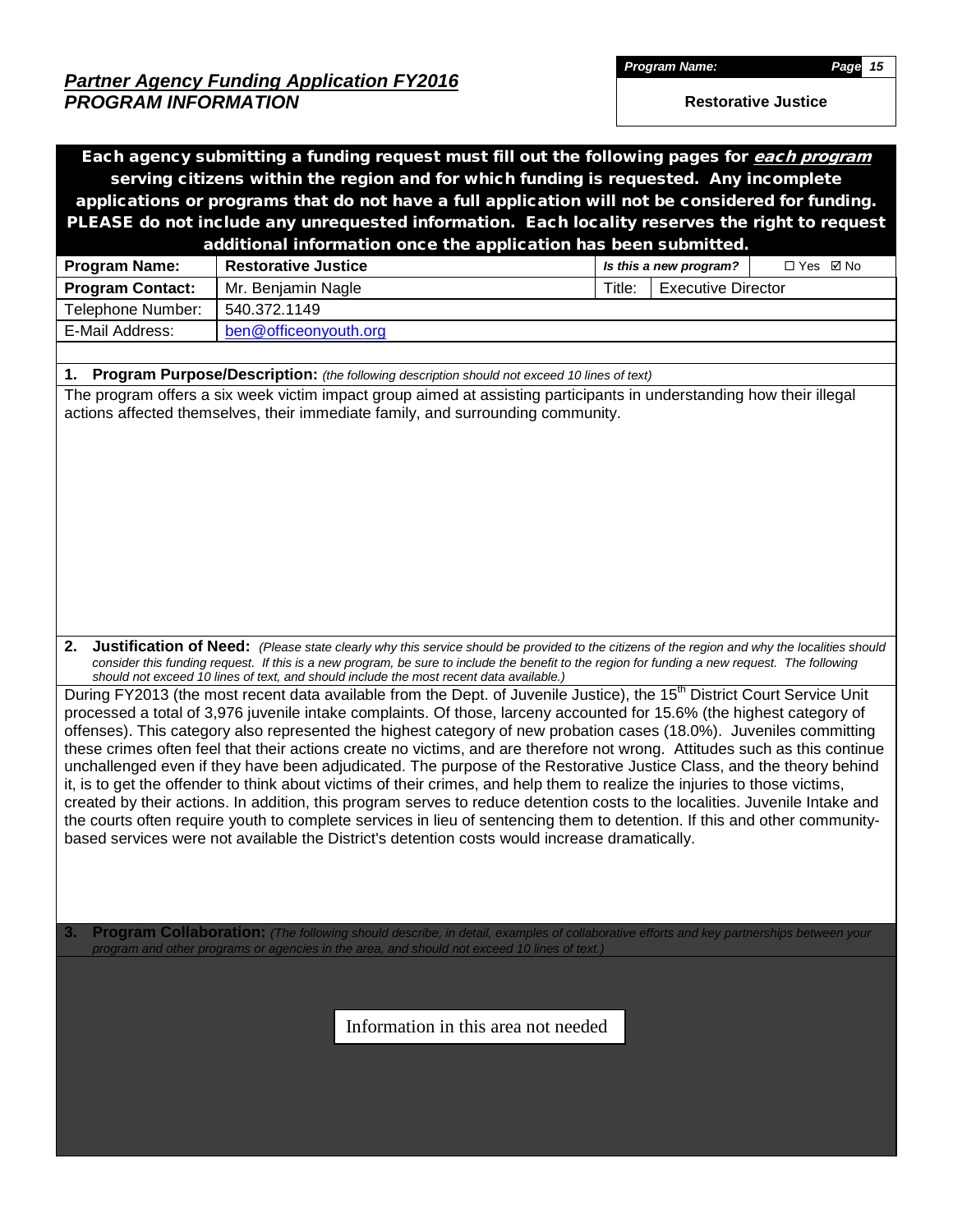*Program Name: Page 16*

**Restorative Justice**

**4. Program Audience and Service Delivery:** *(The following should describe the program's intended audience or client base and how those clients are served. This should include the location of the service and what geographic areas are served or targeted for service. If your program has specific entry or application criteria, please describe it below. Please do not exceed 10 lines of text.)*

Information in this area not needed

**5. Client Fees:** *(Please describe the fees clients must pay for the services provided in this program, and how those fees are determined.)*

**6. Budget Information:** *(Please complete the following chart with the financial information for this program. In each area include the dollars specifically allocated/requested for this program.)*

|                                         | FY2014 Actual | <b>FY2015 Budgeted</b> | <b>FY2016 Projected</b> |
|-----------------------------------------|---------------|------------------------|-------------------------|
| Caroline                                | \$0.00        | \$3,453.23             | \$3,000.00              |
| Fredericksburg                          | \$0.00        | \$0.00                 | \$1,150.00              |
| <b>King George</b>                      | \$1,375.00    | \$863.31               | \$1,200.00              |
| Spotsylvania                            | \$8,000.00    | \$10,542.69            | \$16,000.00             |
| <b>Stafford</b>                         | \$6,050.00    | \$15,448.70            | \$15,582.00             |
| <b>United Way</b>                       | \$0.00        | \$0.00                 | \$0.00                  |
| <b>Grants</b>                           | \$0.00        | \$0.00                 | \$0.00                  |
| <b>Client Fees</b>                      | \$3,000       | \$0.00                 | \$3,500.00              |
| <b>Fundraising</b>                      | \$0.00        | \$0.00                 | \$0.00                  |
| <b>Other</b>                            | \$0.00        | \$7,689.50             | \$3,500.00              |
| <b>Total Program Budget</b><br>for PD16 | \$18,425.00   | \$37,997.42            | \$43,932.00             |

**Please indicate, in detail, reasons for increases or decreases in the amounts requested for FY2016. Include whether these changes come from increases in personnel, benefits, or operating expenses. If an increase is being requested, please describe the impact not receiving an increase would have on the program. In particular, please describe in detail if any increase is sought for new positions or personnel.**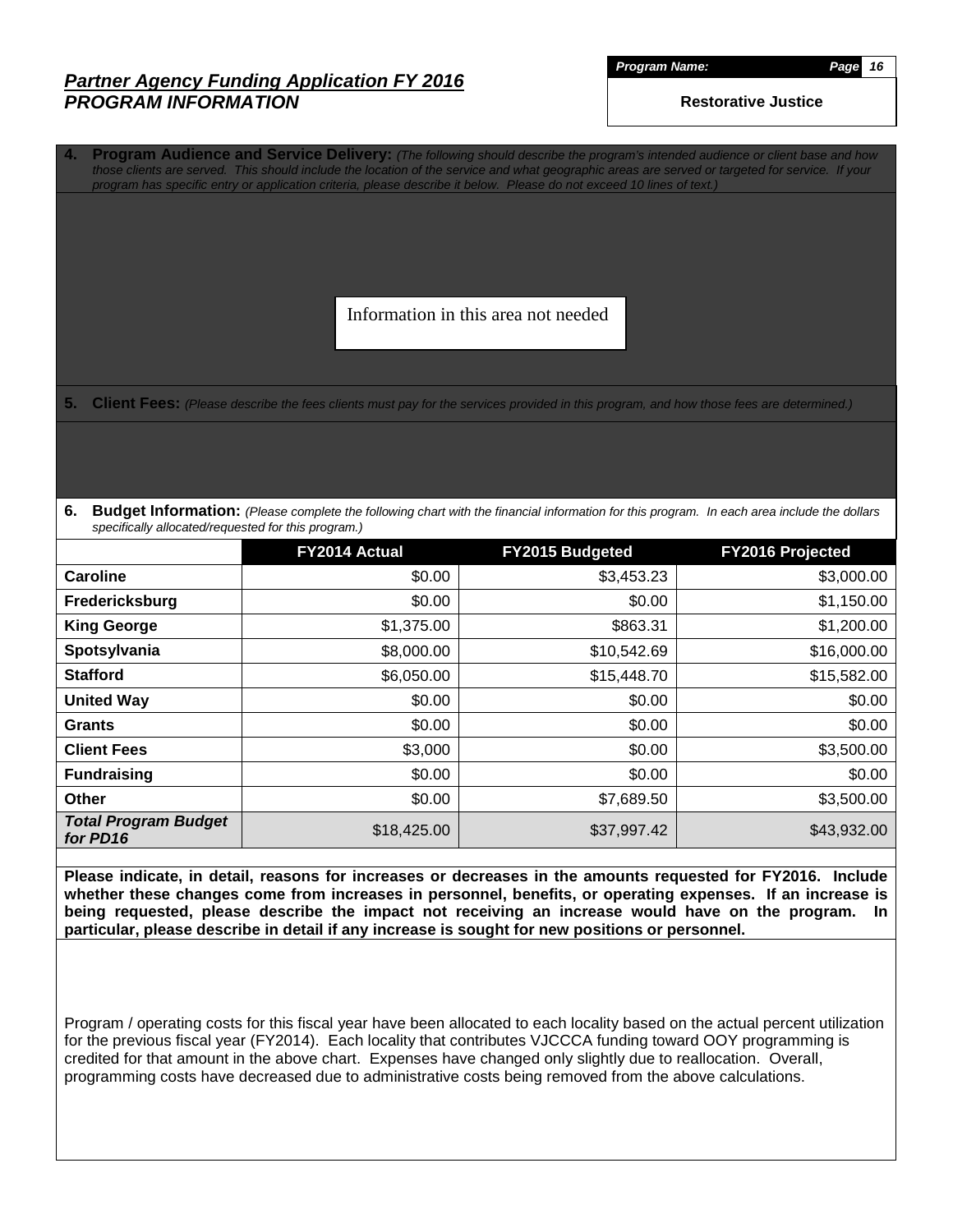#### *Partner Agency Funding Application FY 2016 SERVICE DATA Program Name: Page 17* **Restorative Justice Program Service Data:** *Service Period:* **July 1, 2013 to June 30, 2014 Locality Served Total Served Gender Race FY2014 FY2016\* Male Female Caucasian African American Asian Hispanic American Indian Other Fredericksburg 4** 5 **Caroline**  $\begin{array}{ccc} 5 & 5 \end{array}$  5 **King George**  $\begin{array}{ccc} \vert & 2 \vert & 0 \end{array}$ **Spotsylvania**  $\begin{array}{|c|c|c|c|} \hline \text{36} & \text{40} \end{array}$ **Stafford** 23 25 **Other** 1 0 0 0 **Total** 70 75 *\*Please include the projected number to be served in each locality for the upcoming fiscal year.* **Locality Served Age Groups Income Levels 0-4 5-10 11-13 14-18 19-25 26-40 41-60 60 + Under \$10,000 \$10,000 - \$19,000 \$20,000 - \$39,000 \$40,000 - \$59,000 Over \$60,000 Fredericksburg Caroline King George Spotsylvania Stafford Other Total Please describe below your data collection methodology and tracking measures. Indicate systems or processes that are used and responsible parties. Please also describe how your projections are determined for the upcoming year. If any of the above information is not available, please indicate why:** Information in this area not needed Information in this area not needed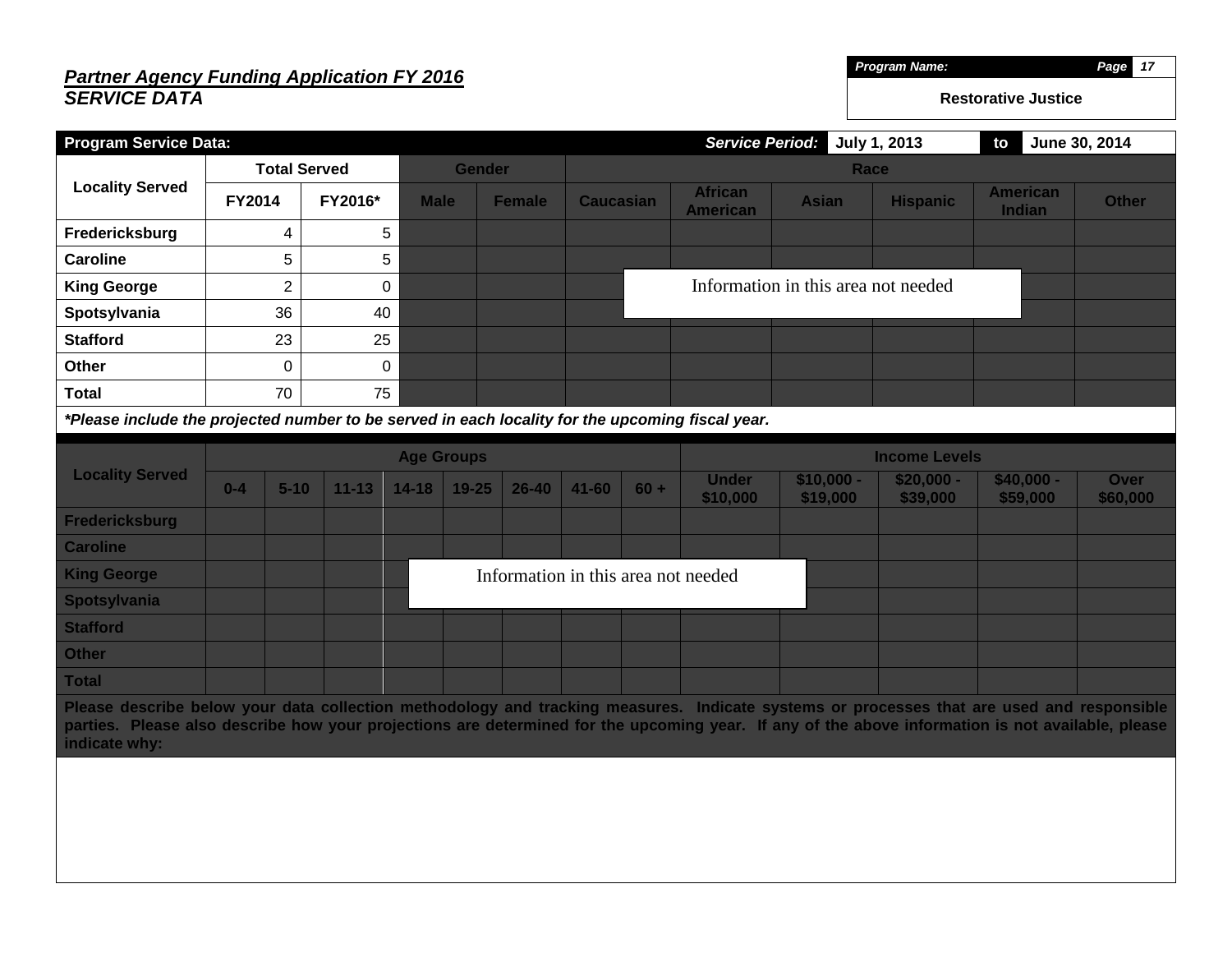*Program Name: Page 18*

**Substance Abuse Services**

| Each agency submitting a funding request must fill out the following pages for each program<br>serving citizens within the region and for which funding is requested. Any incomplete                                                                                                                                                                                                                                                                                                                                                                                                                                                                                                                                                                               |                                 |                                                                                                    |                                     |                        |                                                                                                                                                                                                                                                                                                       |  |  |  |  |
|--------------------------------------------------------------------------------------------------------------------------------------------------------------------------------------------------------------------------------------------------------------------------------------------------------------------------------------------------------------------------------------------------------------------------------------------------------------------------------------------------------------------------------------------------------------------------------------------------------------------------------------------------------------------------------------------------------------------------------------------------------------------|---------------------------------|----------------------------------------------------------------------------------------------------|-------------------------------------|------------------------|-------------------------------------------------------------------------------------------------------------------------------------------------------------------------------------------------------------------------------------------------------------------------------------------------------|--|--|--|--|
|                                                                                                                                                                                                                                                                                                                                                                                                                                                                                                                                                                                                                                                                                                                                                                    |                                 |                                                                                                    |                                     |                        | applications or programs that do not have a full application will not be considered for funding.                                                                                                                                                                                                      |  |  |  |  |
|                                                                                                                                                                                                                                                                                                                                                                                                                                                                                                                                                                                                                                                                                                                                                                    |                                 |                                                                                                    |                                     |                        | PLEASE do not include any unrequested information. Each locality reserves the right to request                                                                                                                                                                                                        |  |  |  |  |
|                                                                                                                                                                                                                                                                                                                                                                                                                                                                                                                                                                                                                                                                                                                                                                    |                                 | additional information once the application has been submitted.                                    |                                     |                        |                                                                                                                                                                                                                                                                                                       |  |  |  |  |
| <b>Program Name:</b>                                                                                                                                                                                                                                                                                                                                                                                                                                                                                                                                                                                                                                                                                                                                               | <b>Substance Abuse Services</b> |                                                                                                    |                                     | Is this a new program? | □ Yes ☑ No                                                                                                                                                                                                                                                                                            |  |  |  |  |
|                                                                                                                                                                                                                                                                                                                                                                                                                                                                                                                                                                                                                                                                                                                                                                    |                                 |                                                                                                    |                                     | Title:                 | <b>Executive Director</b>                                                                                                                                                                                                                                                                             |  |  |  |  |
| <b>Program Contact:</b>                                                                                                                                                                                                                                                                                                                                                                                                                                                                                                                                                                                                                                                                                                                                            | Mr. Benjamin Nagle              |                                                                                                    |                                     |                        |                                                                                                                                                                                                                                                                                                       |  |  |  |  |
| Telephone Number:                                                                                                                                                                                                                                                                                                                                                                                                                                                                                                                                                                                                                                                                                                                                                  | 540.372.1149                    |                                                                                                    |                                     |                        |                                                                                                                                                                                                                                                                                                       |  |  |  |  |
| E-Mail Address:                                                                                                                                                                                                                                                                                                                                                                                                                                                                                                                                                                                                                                                                                                                                                    | ben@officeonyouth.org           |                                                                                                    |                                     |                        |                                                                                                                                                                                                                                                                                                       |  |  |  |  |
|                                                                                                                                                                                                                                                                                                                                                                                                                                                                                                                                                                                                                                                                                                                                                                    |                                 |                                                                                                    |                                     |                        |                                                                                                                                                                                                                                                                                                       |  |  |  |  |
| 1.                                                                                                                                                                                                                                                                                                                                                                                                                                                                                                                                                                                                                                                                                                                                                                 |                                 | <b>Program Purpose/Description:</b> (the following description should not exceed 10 lines of text) |                                     |                        |                                                                                                                                                                                                                                                                                                       |  |  |  |  |
| The program provides a six week educational class designed to reduce the use of illegal substances among at-risk<br>their ability to make better choices about drug use.                                                                                                                                                                                                                                                                                                                                                                                                                                                                                                                                                                                           |                                 |                                                                                                    |                                     |                        | youth, by educating participants about the dangers of taking and using alcohol and other illegal drugs, and enhancing                                                                                                                                                                                 |  |  |  |  |
| 2.                                                                                                                                                                                                                                                                                                                                                                                                                                                                                                                                                                                                                                                                                                                                                                 |                                 | should not exceed 10 lines of text, and should include the most recent data available.)            |                                     |                        | <b>Justification of Need:</b> (Please state clearly why this service should be provided to the citizens of the region and why the localities should<br>consider this funding request. If this is a new program, be sure to include the benefit to the region for funding a new request. The following |  |  |  |  |
| is not a great deal of funding available from private sources to fund youth who are in need of services. The SA Class<br>with the Office on Youth is the only low-cost, education-based, substance abuse class that is available to the Region<br>and is ordered directly by the court systems. This program also serves to reduce detention costs to the localities.<br>Juvenile Intake and the courts often require youth to complete services in lieu of sentencing them to detention. If this<br>and other community-based services were not available the District's detention costs would increase dramatically. In<br>addition, the Office on Youth continues to provide a full clinical assessment at no additional cost to the client or the<br>locality. |                                 |                                                                                                    |                                     |                        | During FY13, the most recent data available from the Dept. of Juvenile Justice, 13.9% of all delinquency complaints in<br>the 15 <sup>th</sup> District were for alcohol and narcotics offenses. Substance Abuse Services are particularly important as there                                         |  |  |  |  |
| 3.                                                                                                                                                                                                                                                                                                                                                                                                                                                                                                                                                                                                                                                                                                                                                                 |                                 | program and other programs or agencies in the area, and should not exceed 10 lines of text.)       |                                     |                        | Program Collaboration: (The following should describe, in detail, examples of collaborative efforts and key partnerships between your                                                                                                                                                                 |  |  |  |  |
|                                                                                                                                                                                                                                                                                                                                                                                                                                                                                                                                                                                                                                                                                                                                                                    |                                 |                                                                                                    | Information in this area not needed |                        |                                                                                                                                                                                                                                                                                                       |  |  |  |  |
|                                                                                                                                                                                                                                                                                                                                                                                                                                                                                                                                                                                                                                                                                                                                                                    |                                 |                                                                                                    |                                     |                        |                                                                                                                                                                                                                                                                                                       |  |  |  |  |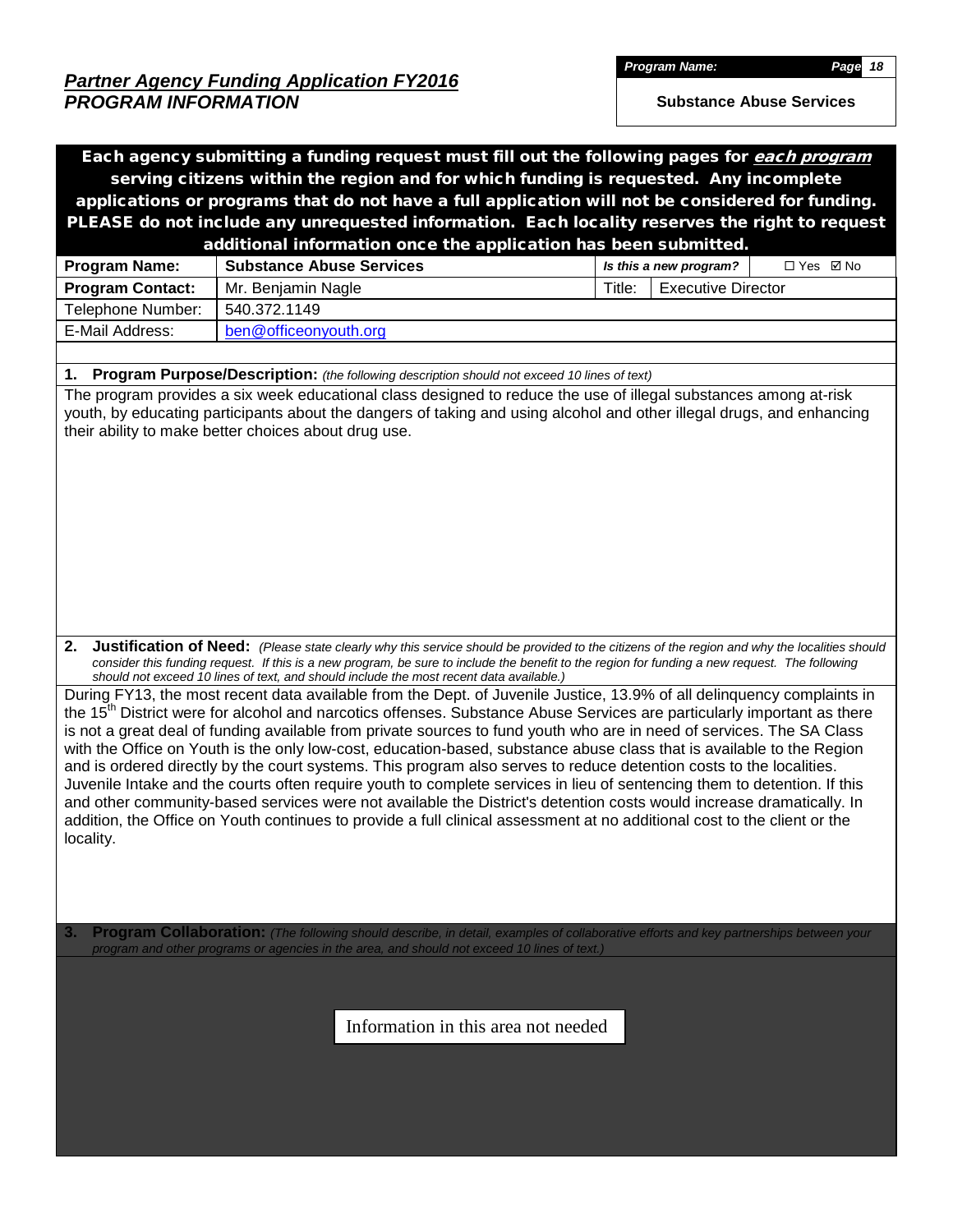*Program Name: Page 19*

**Substance Abuse Services**

**4. Program Audience and Service Delivery:** *(The following should describe the program's intended audience or client base and how those clients are served. This should include the location of the service and what geographic areas are served or targeted for service. If your program has specific entry or application criteria, please describe it below. Please do not exceed 10 lines of text.)*

Information in this area not needed

**5. Client Fees:** *(Please describe the fees clients must pay for the services provided in this program, and how those fees are determined.)*

**6. Budget Information:** *(Please complete the following chart with the financial information for this program. In each area include the dollars specifically allocated/requested for this program.)*

|                                         | FY2014 Actual | <b>FY2015 Budgeted</b> | <b>FY2016 Projected</b> |
|-----------------------------------------|---------------|------------------------|-------------------------|
| Caroline                                | \$5,400.00    | \$4,316.53             | \$750.00                |
| Fredericksburg                          | \$0.00        | \$0.00                 | \$1,805.00              |
| <b>King George</b>                      | \$3,600.00    | \$4,748.19             | \$1,750.00              |
| Spotsylvania                            | \$21,050.00   | \$18,449.70            | \$17,800.00             |
| <b>Stafford</b>                         | \$11,150.00   | \$12,811.12            | \$18,388.00             |
| <b>United Way</b>                       | \$0.00        | \$0.00                 | \$0.00                  |
| <b>Grants</b>                           | \$0.00        | \$0.00                 | \$0.00                  |
| <b>Client Fees</b>                      | \$6,000.00    | \$0.00                 | \$4,200.00              |
| <b>Fundraising</b>                      | \$0.00        | \$0.00                 | \$0.00                  |
| <b>Other</b>                            | \$0.00        | \$9,509.50             | \$10,865.00             |
| <b>Total Program Budget</b><br>for PD16 | \$47,200.00   | \$49,835.04            | \$55,558.00             |

**Please indicate, in detail, reasons for increases or decreases in the amounts requested for FY2016. Include whether these changes come from increases in personnel, benefits, or operating expenses. If an increase is being requested, please describe the impact not receiving an increase would have on the program. In particular, please describe in detail if any increase is sought for new positions or personnel.**